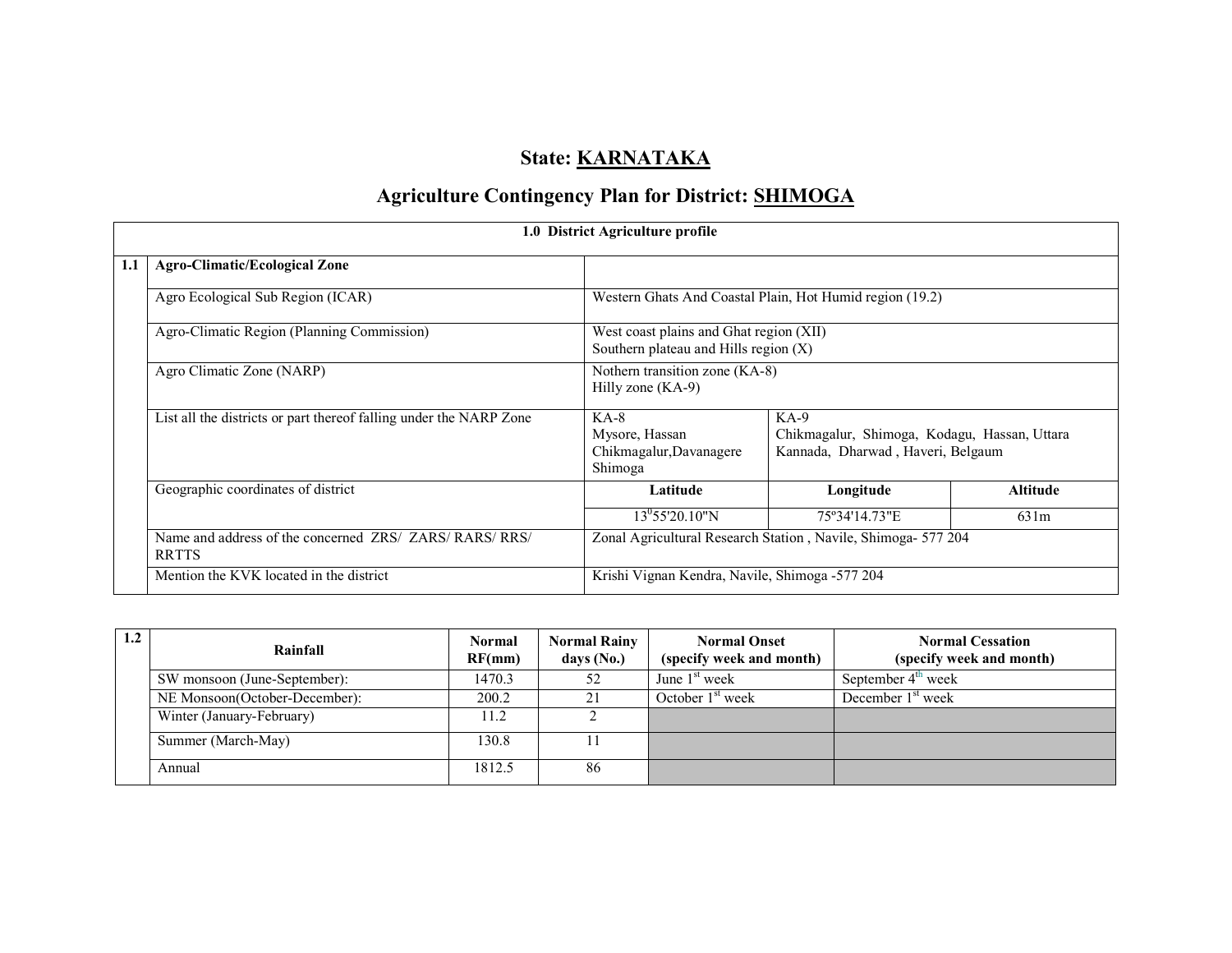| 1.3 | <b>Land</b> use<br>pattern of the<br>district (latest<br>statistics) | Geographical<br>area | Cultivable<br>area | Forest<br>area | <b>Land under</b><br>non-<br>agricultural use | Permanent<br><i>pastures</i> | Cultivable<br>wasteland | Land<br>under<br>Misc.<br>tree<br>crops<br>and<br>groves | <b>Barren</b> and<br>uncultivable<br>land | Current<br>fallows | Other<br>fallows |
|-----|----------------------------------------------------------------------|----------------------|--------------------|----------------|-----------------------------------------------|------------------------------|-------------------------|----------------------------------------------------------|-------------------------------------------|--------------------|------------------|
|     | Area $(000 \text{ ha})$                                              | 847.8                | 223.7              | 276.9          | 88.5                                          | 163.5                        | 16.3                    | 26.9                                                     | 13.3                                      | 11.3               | 30.3             |

| 1.4 | Major Soils (common names like shallow red soils etc.,) | Area $(900 \text{ ha})$ | Percent (%) of total geographical area |
|-----|---------------------------------------------------------|-------------------------|----------------------------------------|
|     | Laterite clayey soils                                   | 118.3                   | 22.0                                   |
|     | Red gravelly loam and Red loamy soils                   | 84.4                    | 15.7                                   |
|     | Alluvial loamy soils                                    | 61.1                    | 11.4                                   |
|     | Red gravelly mixed with deep black soils                | 58.9                    | 11.0                                   |
|     | Alluvial clayey and black clayey soils                  | 37.8                    | 7.0                                    |
|     | Red clayey soils                                        | 33.9                    | 6.3                                    |
| 1.5 | <b>Agricultural land use</b>                            | Area $('000 ha)$        | Cropping intensity %                   |
|     | Net sown area                                           | 223.7                   |                                        |
|     | Area sown more than once                                | 36.2                    | $116.2\%$                              |
|     | Gross cropped area                                      | 259.9                   |                                        |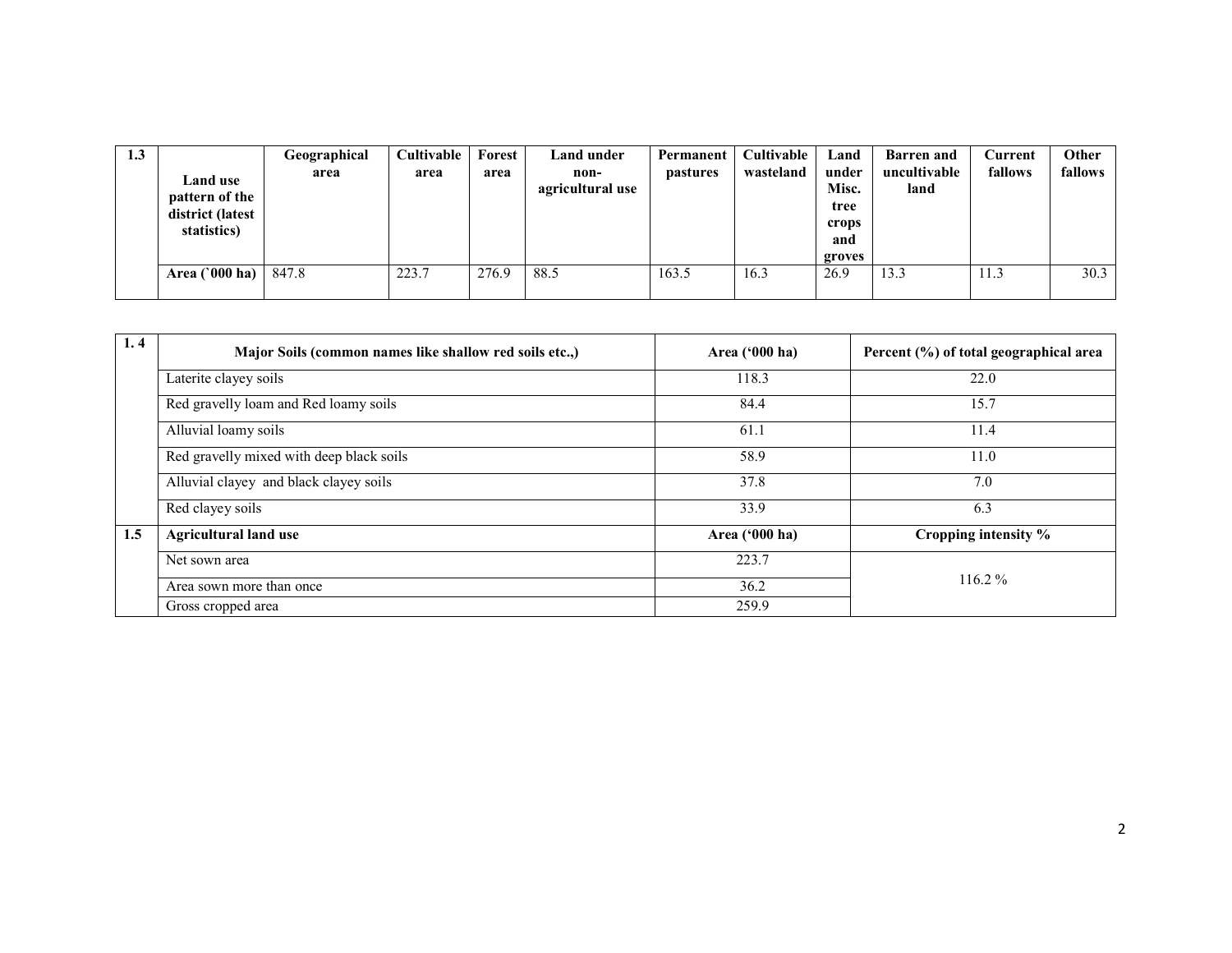| <b>Irrigation</b>                                                                                          | Area ('000 ha)                                                            |           |                               |                                                                                                                                                                                                                              |  |  |  |
|------------------------------------------------------------------------------------------------------------|---------------------------------------------------------------------------|-----------|-------------------------------|------------------------------------------------------------------------------------------------------------------------------------------------------------------------------------------------------------------------------|--|--|--|
| Net irrigated area                                                                                         |                                                                           |           | 133.8                         |                                                                                                                                                                                                                              |  |  |  |
| Gross irrigated area                                                                                       |                                                                           |           | 163.3                         |                                                                                                                                                                                                                              |  |  |  |
| Rainfed area                                                                                               |                                                                           |           | 89.9                          |                                                                                                                                                                                                                              |  |  |  |
| <b>Sources of Irrigation</b>                                                                               | <b>Number</b>                                                             |           | Area ('000 ha)                | Percentage of total irrigated area                                                                                                                                                                                           |  |  |  |
| Canals                                                                                                     |                                                                           |           | 42.2                          | 30.8                                                                                                                                                                                                                         |  |  |  |
| Tanks                                                                                                      | 326                                                                       |           | 57.6                          | 42.1                                                                                                                                                                                                                         |  |  |  |
| Open wells                                                                                                 | $\sim$                                                                    |           | $\sim$                        |                                                                                                                                                                                                                              |  |  |  |
| Bore wells                                                                                                 | 14752                                                                     |           | 26.3                          | 19.2                                                                                                                                                                                                                         |  |  |  |
| Lift irrigation                                                                                            |                                                                           |           | $\ddot{\phantom{a}}$          | $\blacksquare$                                                                                                                                                                                                               |  |  |  |
| Micro-irrigation                                                                                           |                                                                           |           | $\sim$                        |                                                                                                                                                                                                                              |  |  |  |
| Other sources                                                                                              |                                                                           |           | 10.8                          | 7.9                                                                                                                                                                                                                          |  |  |  |
| <b>Total Irrigated Area</b>                                                                                |                                                                           |           | 137.0                         | 100.0                                                                                                                                                                                                                        |  |  |  |
| Pump sets                                                                                                  |                                                                           |           | $\blacksquare$                |                                                                                                                                                                                                                              |  |  |  |
| No. of Tractors                                                                                            |                                                                           |           | $\sim$                        | $\sim$                                                                                                                                                                                                                       |  |  |  |
| Groundwater availability and use* (Data<br>source: State/Central Ground water<br><b>Department /Board)</b> | No. of blocks/<br>Tehsils                                                 |           |                               | $(\%)$ area                                                                                                                                                                                                                  |  |  |  |
| Over exploited                                                                                             |                                                                           | $\sim$    |                               |                                                                                                                                                                                                                              |  |  |  |
| Critical                                                                                                   | $\overline{2}$                                                            | Sorab - 4 | Shikaripura - 47              |                                                                                                                                                                                                                              |  |  |  |
| Semi-critical                                                                                              | $\overline{2}$                                                            |           | Shikaripura-4<br>Shimoga - 20 |                                                                                                                                                                                                                              |  |  |  |
| Safe                                                                                                       | $\overline{7}$                                                            | 89        |                               |                                                                                                                                                                                                                              |  |  |  |
| Wastewater availability and use                                                                            |                                                                           |           |                               |                                                                                                                                                                                                                              |  |  |  |
| Ground water quality                                                                                       | Presence of chemical<br>constituent<br>more than the permissible<br>limit |           |                               | Chemical quality of ground water in the district in general is suitable for<br>all uses. Saline ground water in some selected areas of Tungabhadra<br>command area in Shimoga and Bhadravati taluks have also been reported. |  |  |  |
|                                                                                                            | Type of water                                                             |           | Neutral to Alkaline type      |                                                                                                                                                                                                                              |  |  |  |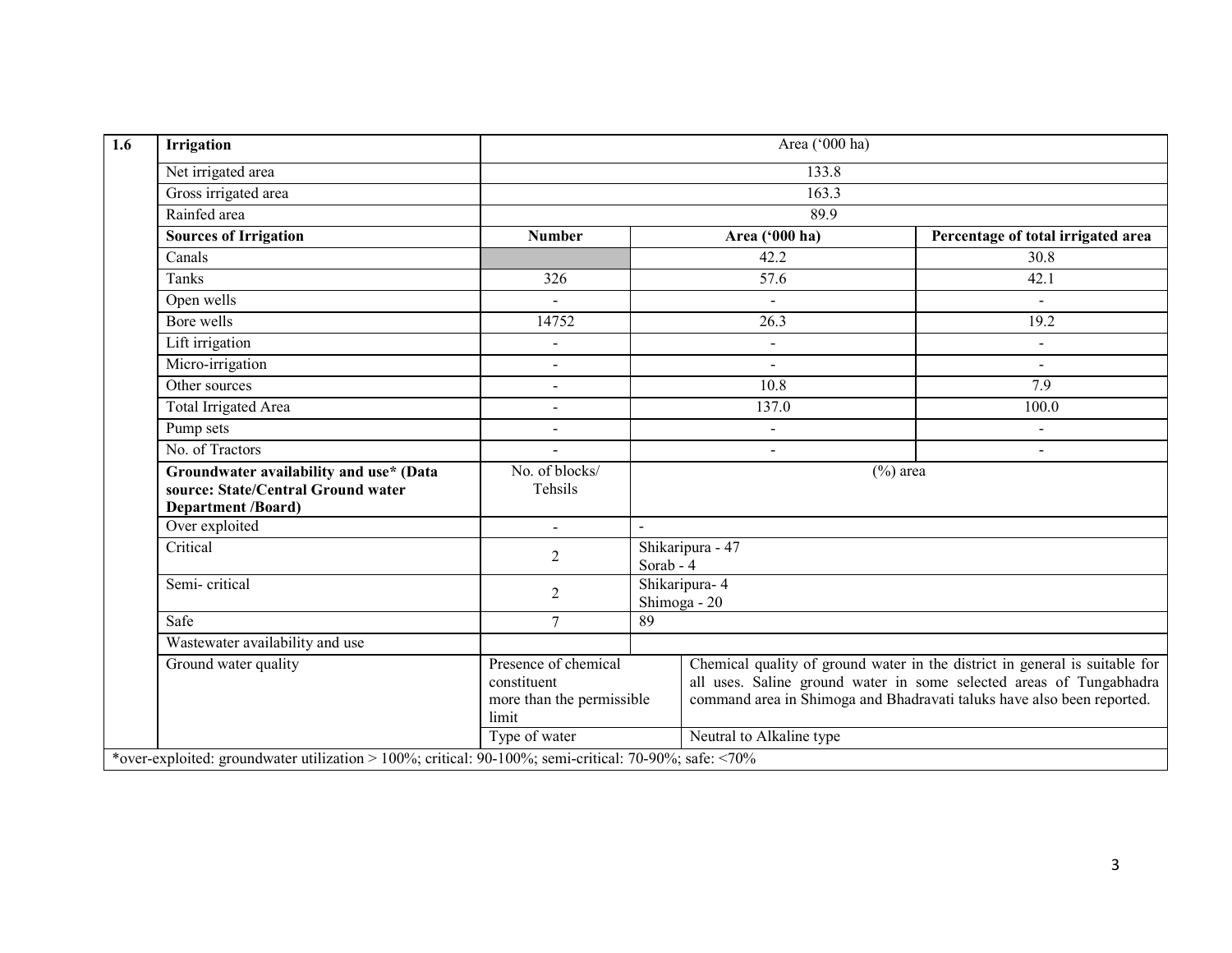| 1.7 | Area under major field crops & horticulture etc. (2008-09) |  |
|-----|------------------------------------------------------------|--|
|-----|------------------------------------------------------------|--|

| 1.7            |                                     | Area ('000 ha)           |                |                          |                          |                |              |  |  |
|----------------|-------------------------------------|--------------------------|----------------|--------------------------|--------------------------|----------------|--------------|--|--|
|                | <b>Major Field Crops cultivated</b> |                          | <b>Kharif</b>  |                          | Rabi                     | <b>Summer</b>  | <b>Total</b> |  |  |
|                |                                     | <b>Irrigated</b>         | Rainfed        | <b>Irrigated</b>         | Rainfed                  |                |              |  |  |
|                | Paddy                               | 66.9                     | 41.4           | $\overline{\phantom{a}}$ | $\overline{\phantom{a}}$ | 17.9           | 126.1        |  |  |
| $\overline{2}$ | Maize                               | $\sim$                   | 66.6           | $\sim$                   | $\blacksquare$           | 15.4           | 82.0         |  |  |
| 3              | Greengram                           | $\sim$                   | $\blacksquare$ | $\sim$                   | $\blacksquare$           | 17.9           | 18           |  |  |
| 4<br>5         | Sugarcane                           | $\overline{\phantom{a}}$ | 5.0            | $\blacksquare$           | $\overline{\phantom{a}}$ | 8.9            | 14           |  |  |
|                | Cotton                              | $\overline{\phantom{a}}$ | 2.8            | $\blacksquare$           | $\overline{\phantom{a}}$ | $\blacksquare$ | 2.8          |  |  |
| 6              | Groundnut                           |                          |                |                          |                          |                | 0.8          |  |  |
|                |                                     | <b>Total area</b>        |                |                          |                          |                |              |  |  |
|                | Horticulture crops - Fruits         | 11.5                     |                |                          |                          |                |              |  |  |
|                | Horticultural crops - Vegetables    | <b>Total area</b>        |                |                          |                          |                |              |  |  |
|                |                                     |                          |                |                          | 0.9                      |                |              |  |  |
|                | <b>Medicinal crops</b>              |                          |                |                          | <b>Total area</b>        |                |              |  |  |
|                |                                     |                          |                |                          | 0.03                     |                |              |  |  |
|                | <b>Plantation crops</b>             |                          |                |                          | <b>Total area</b>        |                |              |  |  |
|                |                                     |                          |                |                          | 4.6                      |                |              |  |  |
|                | <b>Fodder crops</b>                 |                          |                |                          | $\blacksquare$           |                |              |  |  |
|                | Total fodder crop area              | $\blacksquare$           |                |                          |                          |                |              |  |  |
|                | <b>Grazing land</b>                 | $\blacksquare$           |                |                          |                          |                |              |  |  |
|                | Sericulture etc                     | $\blacksquare$           |                |                          |                          |                |              |  |  |
|                | <b>Others (Specify)</b>             |                          | $\blacksquare$ |                          |                          |                |              |  |  |

| 1.8 | Livestock                                      | Male $(900)$ | Female ('000) | Total $(900)$ |
|-----|------------------------------------------------|--------------|---------------|---------------|
|     | Non descriptive Cattle (local low yielding)    | 214.3        | 284.5         | 498.9         |
|     | Crossbred cattle                               | 9.9          | 70.8          | 80.7          |
|     | Non descriptive Buffaloes (local low yielding) | 39.0         | .52.1         | 191.1         |
|     | <b>Graded Buffaloes</b>                        |              |               |               |
|     | Goat                                           |              |               | 61.6          |
|     | Sheep                                          |              |               | 25.1          |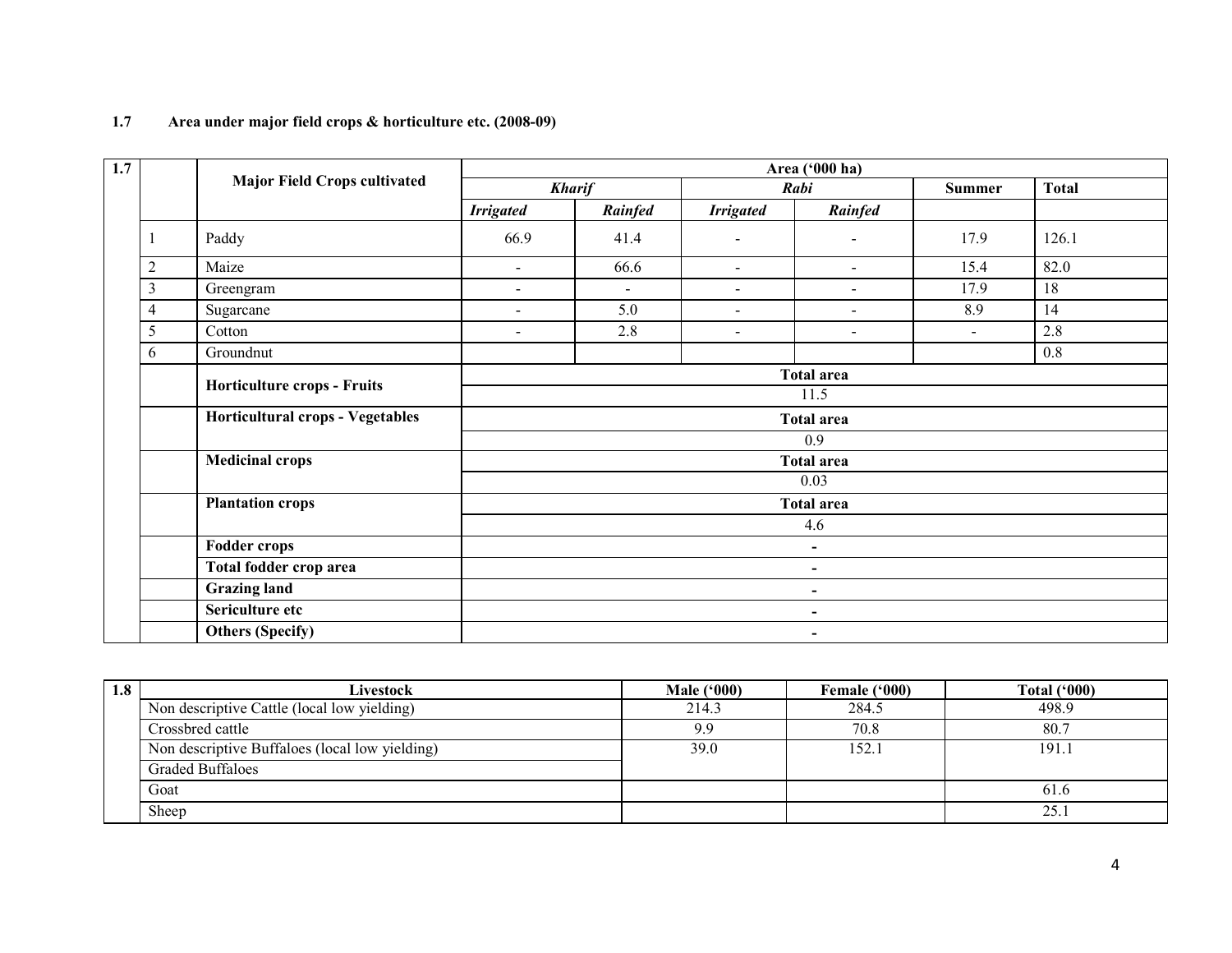|     | Others (Camel, Pig, Yak etc.)   |              |                           |
|-----|---------------------------------|--------------|---------------------------|
|     | Commercial dairy farms (Number) |              |                           |
| 1.9 | Poultry                         | No. of farms | Total No. of birds ('000) |
|     | Commercial                      |              |                           |
|     | Backyard                        |              |                           |

| 1.10 | Fisheries (Data source: Chief Planning Officer)                   |                          |                          |                          |                                              |                                                               |                                                |  |  |  |
|------|-------------------------------------------------------------------|--------------------------|--------------------------|--------------------------|----------------------------------------------|---------------------------------------------------------------|------------------------------------------------|--|--|--|
|      | A. Capture                                                        |                          |                          |                          |                                              |                                                               |                                                |  |  |  |
|      | i) Marine (Data Source:<br><b>Fisheries Department)</b>           | <b>Boats</b>             |                          |                          |                                              | <b>Nets</b>                                                   |                                                |  |  |  |
|      |                                                                   | No. of<br>fishermen      | Mechanized               | Non-<br>mechanized       | <b>Mechanized (Trawl</b><br>nets, Gill nets) | <b>Non-mechanized (Shore</b><br>Seines, Stake & trap<br>nets) | <b>Storage facilities</b><br>(Ice plants etc.) |  |  |  |
|      |                                                                   | $\overline{\phantom{0}}$ | $\overline{\phantom{0}}$ |                          |                                              |                                                               |                                                |  |  |  |
|      | ii) Inland (Data Source:                                          |                          | Farmer owned ponds (No.) |                          | <b>No. of Reservoirs</b>                     | No. of village tanks                                          |                                                |  |  |  |
|      | <b>Fisheries Department)</b>                                      |                          | 100                      |                          | 09<br>4441                                   |                                                               |                                                |  |  |  |
|      | <b>B.</b> Culture                                                 |                          |                          |                          |                                              |                                                               |                                                |  |  |  |
|      |                                                                   |                          | Water Spread Area (ha)   | Yield (t/ha)             |                                              | <b>Production ('000 tons)</b>                                 |                                                |  |  |  |
|      | i) Brackish water (Data<br>Source: MPEDA/Fisheries<br>Department) |                          |                          | $\overline{\phantom{a}}$ |                                              | $\overline{\phantom{a}}$                                      |                                                |  |  |  |
|      | ii) Fresh water (Data<br>Source: Fisheries<br>Department)         | 10003.6                  |                          | 1.1                      |                                              | 10712.1                                                       |                                                |  |  |  |
|      | Others                                                            |                          | $\overline{\phantom{a}}$ | $\overline{\phantom{a}}$ |                                              |                                                               |                                                |  |  |  |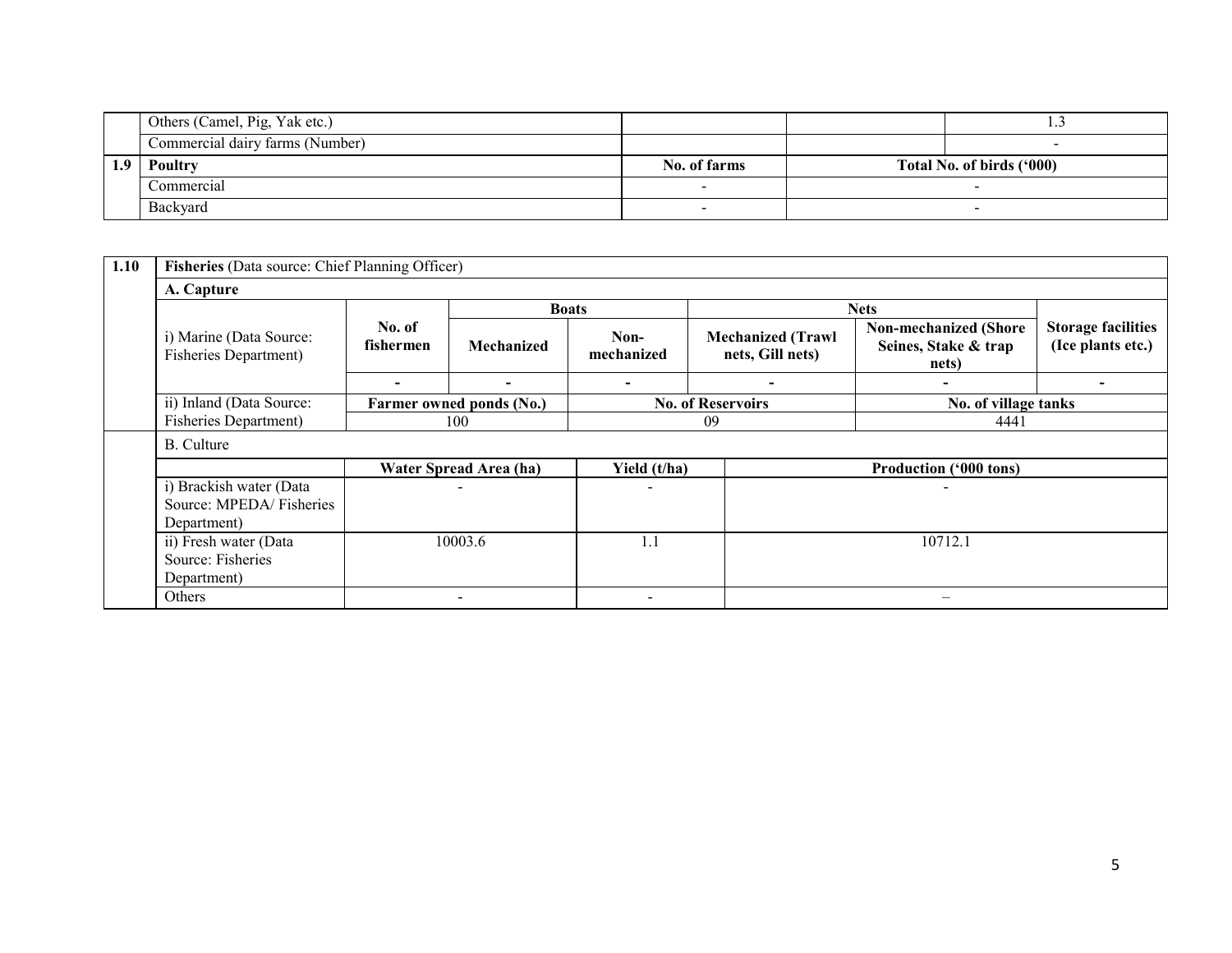|                                                                   |                                  |                        | Kharif                   |                          | Rabi                     | <b>Summer</b>          |                         | <b>Total</b>                  |                         | Crop                                      |  |
|-------------------------------------------------------------------|----------------------------------|------------------------|--------------------------|--------------------------|--------------------------|------------------------|-------------------------|-------------------------------|-------------------------|-------------------------------------------|--|
| 1.11                                                              | Name of<br>crop                  | Production<br>('000 t) | Productivity<br>(kg/ha)  | Production<br>('000 t)   | Productivity<br>(kg/ha)  | Production<br>('000 t) | Productivity<br>(kg/ha) | <b>Production</b><br>('000 t) | Productivity<br>(kg/ha) | residue<br>as<br>fodder<br>(500)<br>tons) |  |
| Major Field crops (Crops to be identified based on total acreage) |                                  |                        |                          |                          |                          |                        |                         |                               |                         |                                           |  |
|                                                                   | Rice                             | 328.3                  | 3094                     | $\blacksquare$           | $\blacksquare$           | 61.9                   | 3953                    | 390.3                         | 3522                    |                                           |  |
| $\overline{2}$                                                    | Maize                            | 214.3                  | 3355                     | $\blacksquare$           | $\sim$                   | 2.2                    | 4563                    | 216.5                         | 3959                    |                                           |  |
| $\overline{3}$                                                    | Sugarcane                        | 79.6                   | $105$ (t/ha)             | $\overline{\phantom{a}}$ | $\sim$                   | 348.7                  | 105                     | 428.3                         | $105$ (t/ha)            | $\overline{\phantom{a}}$                  |  |
| $\overline{4}$                                                    | Cotton                           | 15.4                   | 298                      | $\blacksquare$           | $\blacksquare$           | $\blacksquare$         | $\blacksquare$          | 15.4                          | 298                     |                                           |  |
| 5                                                                 | Groundnut                        | 0.7                    | 891                      | $\sim$                   | $\sim$                   | 2.2                    | 1670                    | 2.9                           | 1280.5                  |                                           |  |
| Others                                                            | Redgram                          | $0.2\,$                | 472                      | $\blacksquare$           | $\blacksquare$           |                        | $\blacksquare$          | 2.1                           | 472                     | $\blacksquare$                            |  |
|                                                                   | <b>Major Horticultural crops</b> |                        |                          |                          |                          |                        |                         |                               |                         |                                           |  |
|                                                                   | Arecanut                         | $\omega$               | $\blacksquare$           | $\blacksquare$           | $\sim$                   | $\blacksquare$         | $\blacksquare$          | 44.4                          | 1320                    | $\blacksquare$                            |  |
| $\overline{2}$                                                    | Coconut                          | $\blacksquare$         | $\blacksquare$           | $\blacksquare$           | $\blacksquare$           | $\blacksquare$         | $\blacksquare$          | 0.7                           | 103                     | $\blacksquare$                            |  |
| $\overline{3}$                                                    | Banana                           | $\omega$               | $\overline{\phantom{a}}$ | $\blacksquare$           | $\blacksquare$           | $\blacksquare$         | $\blacksquare$          | 107.1                         | 21710                   | $\blacksquare$                            |  |
| $\overline{4}$                                                    | Ginger                           | $\sim$                 | $\blacksquare$           | $\sim$                   | $\sim$                   | $\sim$                 | $\blacksquare$          | 29.4                          | 10480                   | $\blacksquare$                            |  |
| 5                                                                 | Mango                            | $\blacksquare$         | $\blacksquare$           | $\sim$                   | $\sim$                   | $\sim$                 | $\sim$                  | 19.0                          | 7850                    | $\sim$                                    |  |
| 6                                                                 | Cashew                           | $\sim$                 | $\blacksquare$           | $\sim$                   | $\blacksquare$           | $\sim$                 | $\sim$                  | 2.3                           | 1490                    | $\blacksquare$                            |  |
| $\tau$                                                            | Pepper                           | $\sim$                 | $\blacksquare$           | $\sim$                   | $\blacksquare$           | $\sim$                 | $\sim$                  | 0.2                           | 290                     |                                           |  |
| $8\,$                                                             | Chilli                           | $\blacksquare$         | $\blacksquare$           | $\sim$                   | $\blacksquare$           | $\blacksquare$         | $\blacksquare$          | 7.0                           | 12530                   | $\blacksquare$                            |  |
| 9                                                                 | Tomato                           | $\blacksquare$         | $\blacksquare$           | $\blacksquare$           | $\overline{\phantom{a}}$ | $\blacksquare$         | $\sim$                  | 2.4                           | 18700                   |                                           |  |

#### **1.11** Production and Productivity of major crops (Average of last 5 years: 2004, 05, 06, 07, 08)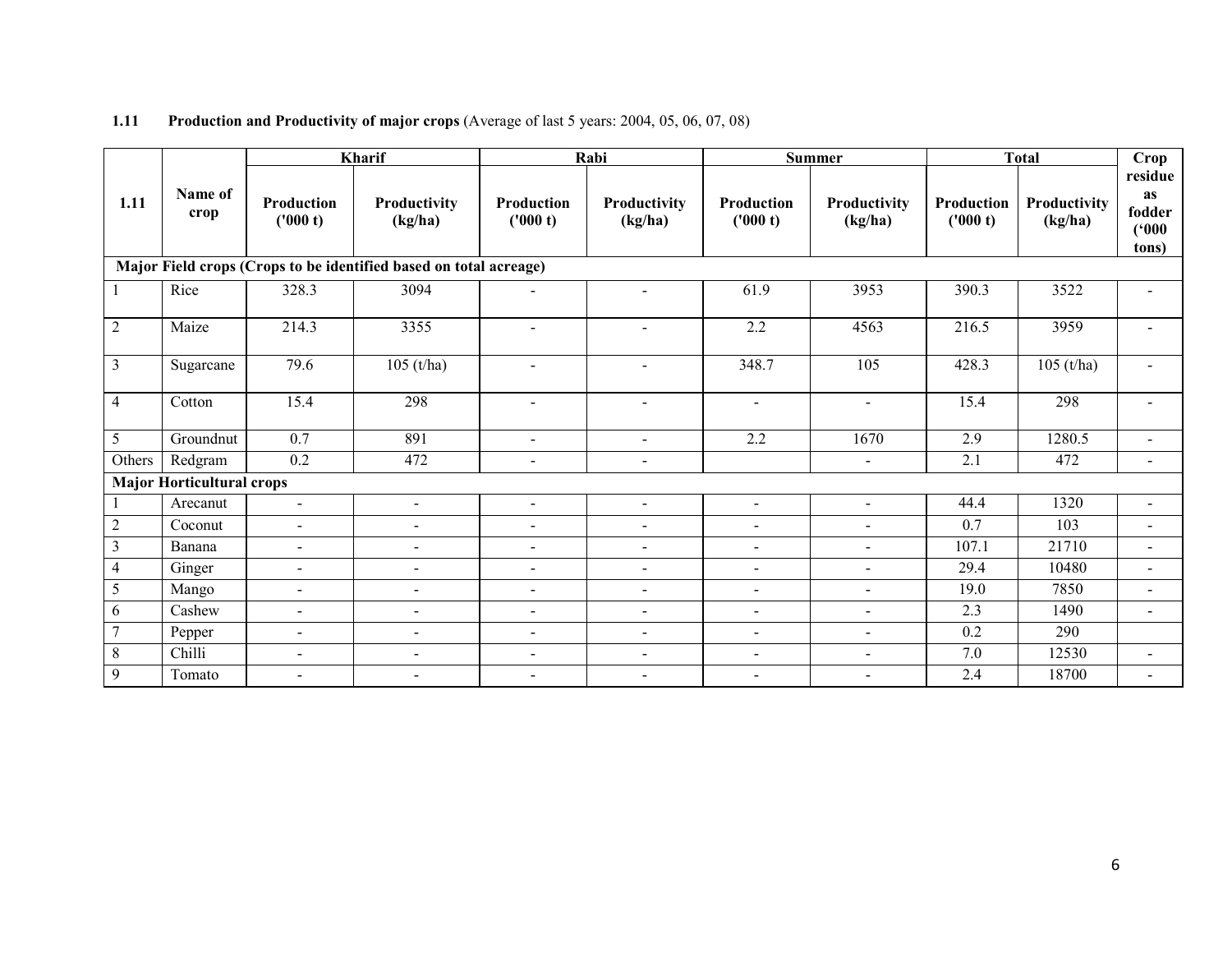| 1.12 | Sowing window for 5 major<br>field crops<br>(start and end of normal sowing<br>period) | <b>Maize</b>                          | Paddy                                 | Groundnut                                    | <b>Cotton</b>                  | Redgram                                   |
|------|----------------------------------------------------------------------------------------|---------------------------------------|---------------------------------------|----------------------------------------------|--------------------------------|-------------------------------------------|
|      | Kharif-Rainfed                                                                         | May $1st$ week to June $4th$<br>week  | June $1st$ week to July $1st$<br>week | May to July $15^{\text{th}}$                 | May 1st week to<br>June $15th$ | May $1st$<br>week to<br>June Last<br>week |
|      | Kharif-Irrigated                                                                       | June $1st$ week to July $4th$<br>week | June $1st$ week to July<br>Last week  | June $1st$ week to June $15th$               |                                |                                           |
|      | Rabi-Rainfed                                                                           |                                       |                                       | November $2nd$ week to<br>January $2nd$ week |                                |                                           |
|      | Rabi-Irrigated                                                                         |                                       |                                       | December $4th$ week to<br>January $2nd$ week |                                |                                           |

| 1.13 | What is the major contingency the district is prone to?<br>(Tick mark and mention years if known during the last 10 year)<br>period)                                   | Regular | <b>Occasional</b> | <b>None</b> |
|------|------------------------------------------------------------------------------------------------------------------------------------------------------------------------|---------|-------------------|-------------|
|      | Drought                                                                                                                                                                |         |                   |             |
|      | Floods                                                                                                                                                                 |         |                   |             |
|      | Cyclone                                                                                                                                                                |         |                   |             |
|      | Hail storm                                                                                                                                                             |         |                   |             |
|      | Heat wave                                                                                                                                                              |         |                   |             |
|      | Cold wave                                                                                                                                                              |         |                   |             |
|      | Frost                                                                                                                                                                  |         |                   |             |
|      | Sea water intrusion                                                                                                                                                    |         |                   |             |
|      | Pests and diseases (specify) Pl. give names of the crops and<br>the pests<br>Paddy: Blast, Brown Plant Hopper, Stem borer<br>Maize: Downy mildew<br>Arecanut: Koleroga |         |                   |             |
|      |                                                                                                                                                                        |         |                   |             |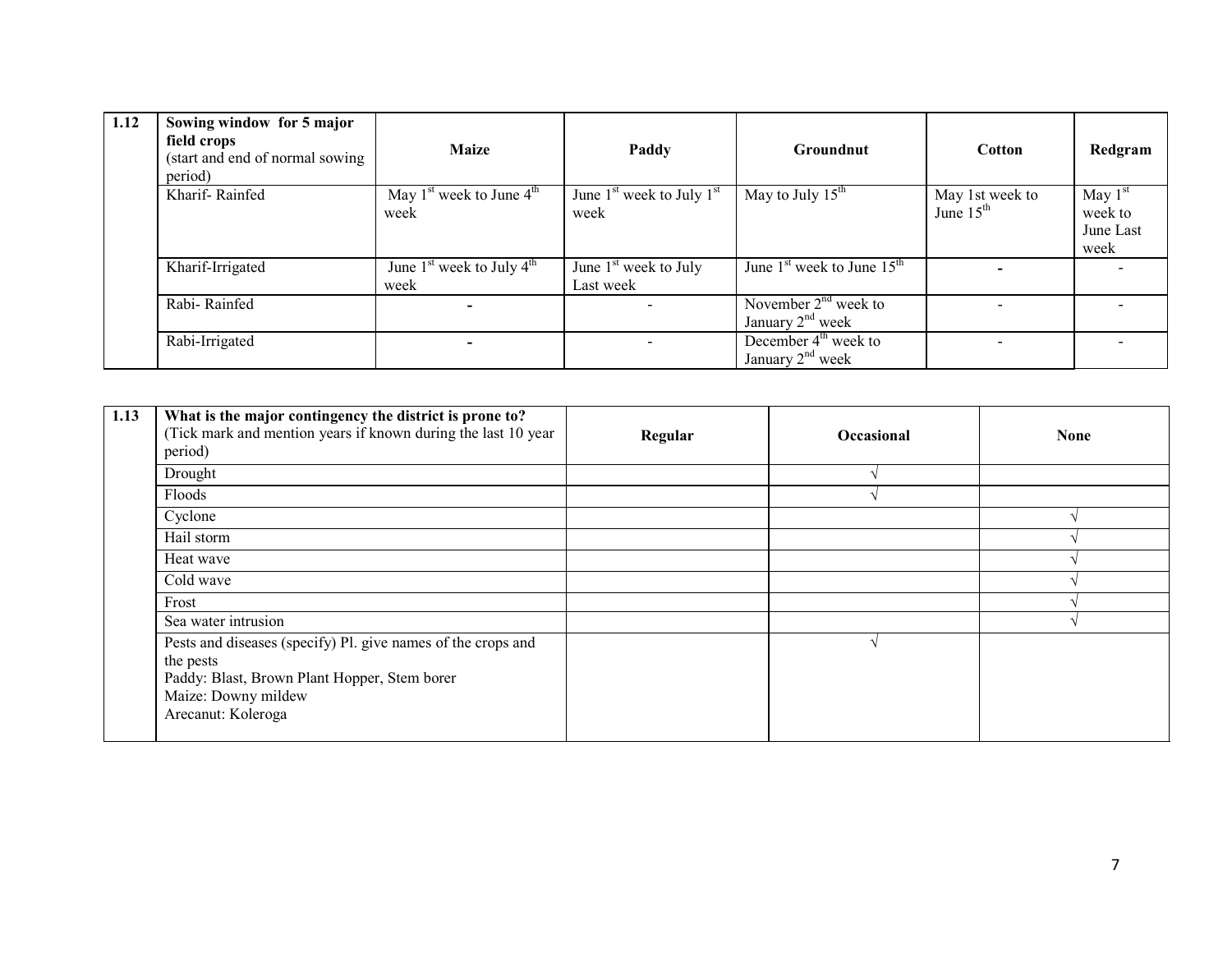| 1.IT | $\mathbf{r}$<br>Include<br>: Digital | . .<br>map<br>rict within<br>State<br>Annexure<br>district:<br>Location<br>$\sim$<br>$\mathbf{u}$<br>ີແມ | $-$<br><b>Yes</b><br>Enclosed: |
|------|--------------------------------------|----------------------------------------------------------------------------------------------------------|--------------------------------|
|      | maps of the district                 | - 11<br>Mean<br>Annexure 2<br>ı annual<br>raintall                                                       | Enclosed:<br>ves:              |
|      | tor                                  | $\sqrt{2}$<br><b>S011</b><br>Annexure 3<br>map<br>$\sim$ $\sim$<br>as.                                   | $-$<br><b>Yes</b><br>Enclosed: |

#### Annexure – 1: Location Map Of Shimoga District In Karnataka

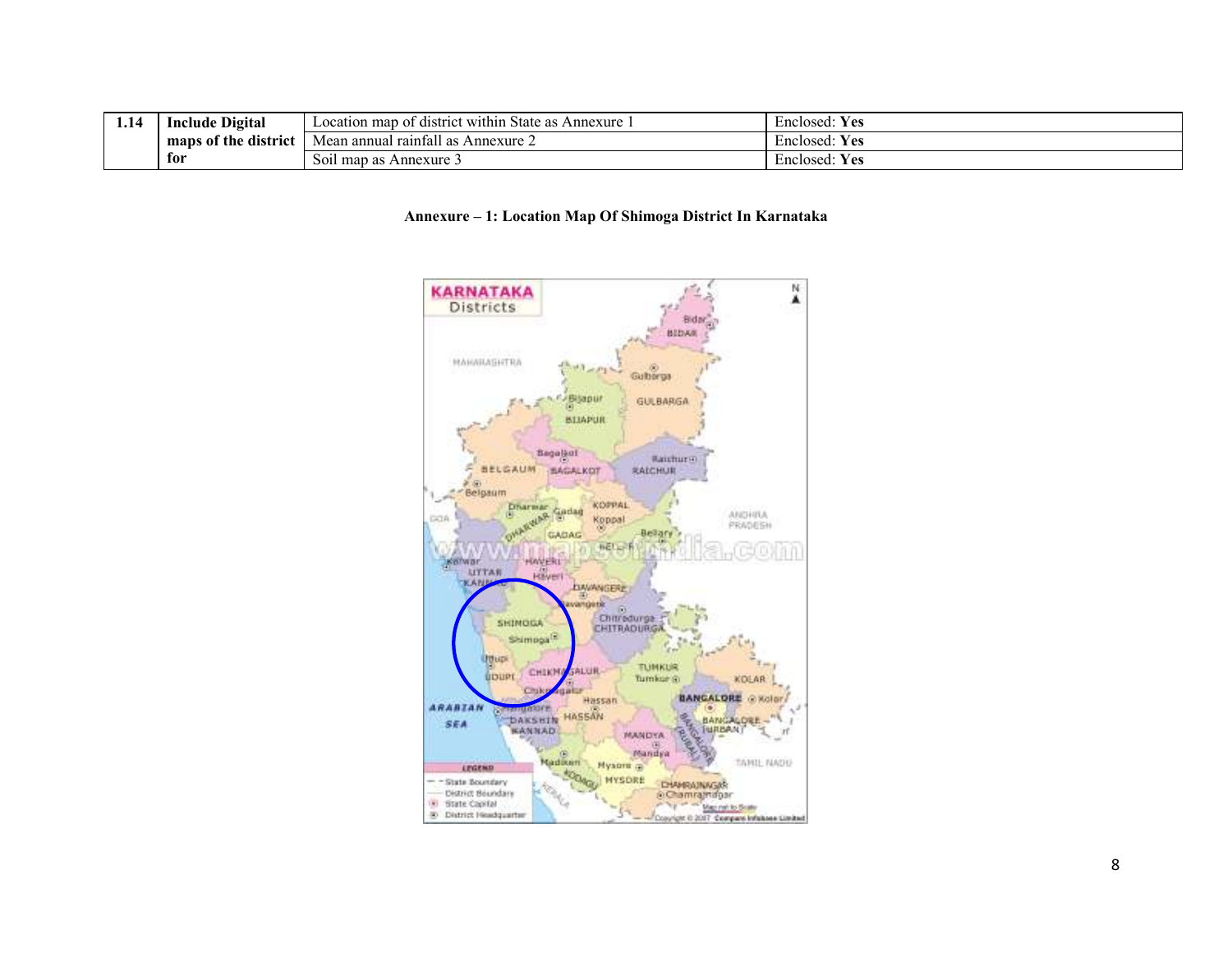

Annexure – 2: Actual (2008) and mean monthly rainfall of Shimoga.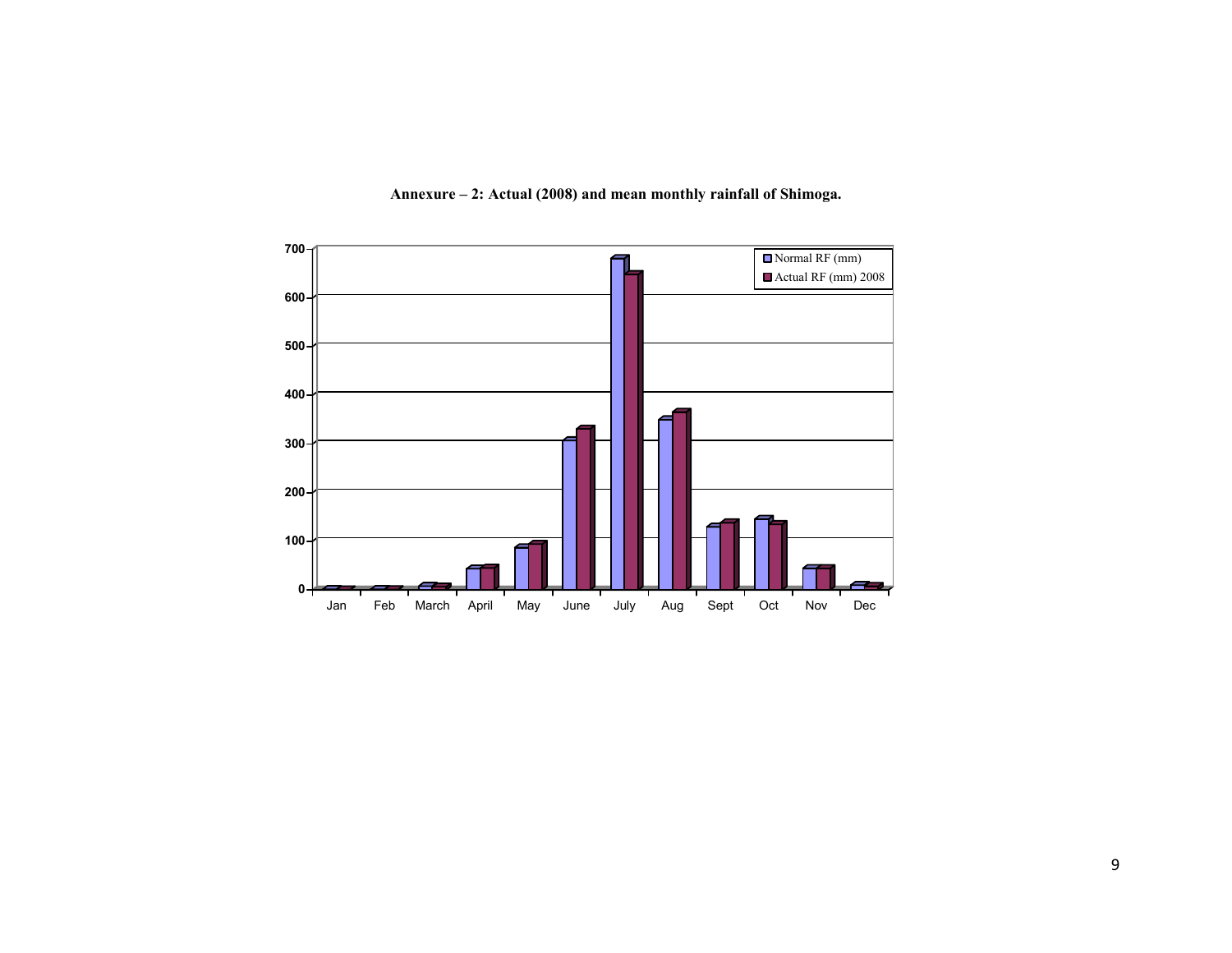

Annexure – 3: Soil Map of Shimoga District

Source: NBSSLUP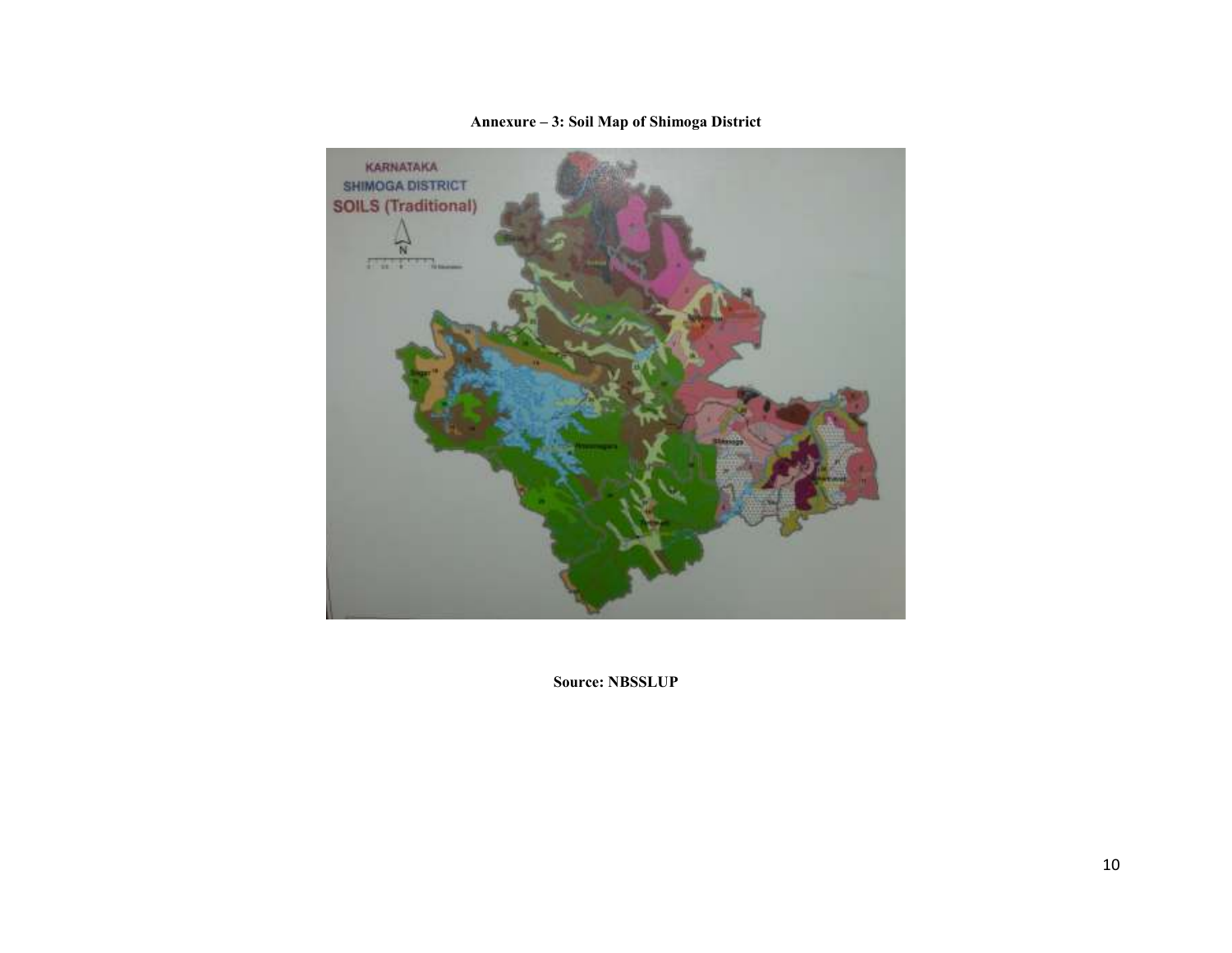#### 2.0 Strategies for weather related contingencies

### 2.1 Drought

#### 2.1.1 Rainfed situation

| <b>Condition</b>                                  |                                                                  |                                    |                                                                                                                    | <b>Suggested Contingency measures</b>                                                                                         |                                                      |
|---------------------------------------------------|------------------------------------------------------------------|------------------------------------|--------------------------------------------------------------------------------------------------------------------|-------------------------------------------------------------------------------------------------------------------------------|------------------------------------------------------|
| <b>Early season</b><br>drought (delayed<br>onset) | <b>Major Farming</b><br>situation                                | Normal Crop/<br>cropping<br>system | Change in crop/cropping system                                                                                     | <b>Agronomic measures</b>                                                                                                     | <b>Remarks</b> on<br>Implementation                  |
| Delay by 2 weeks<br>June 3 <sup>rd</sup> week     | Red gravelly mixed<br>with deep black soils                      | Maize                              | No change                                                                                                          | Seed treatment with Metalaxyl $\omega$<br>4g/kg                                                                               | Supply of seeds through<br><b>KSSC/NSP</b>           |
|                                                   |                                                                  | Cotton                             | $Cottom + Chilli$<br>$Cottom + Soybean$<br>$Cottom + Greengram$                                                    |                                                                                                                               | $-do-$                                               |
|                                                   |                                                                  | Redgram                            | No change                                                                                                          | 3 ft row spacing                                                                                                              | Supply of seeds through<br>NFSM, KSSC & KOP          |
|                                                   | Red sandy soils under<br>heavy and assured<br>rainfall situation | Paddy                              | Drill sown paddy<br>Use of medium duration Paddy<br>varieties like IET-7191, KHP-2,<br>KHP-5, IET-13901            |                                                                                                                               | Supply of seeds through<br>NFSM & KSSC/NSP           |
|                                                   | Red loamy soils                                                  | Groundnut                          | Groundnut(TMV-2)<br>$+$ Redgram $(8:2)$<br>Prefer BRG-2 short duration<br>Redgram variety for vegetable<br>purpose | Seed treatment with Rhizobium soil<br>application of Gypsum, earthing up,<br>ZnSO <sub>4</sub> application $\omega$ 10 kg/ha. | Supply of seeds through<br><b>KSSC &amp; KOF/NSP</b> |

| Condition                                  |                                             |                                 | <b>Suggested Contingency measures</b>      |                                                  |                                            |  |
|--------------------------------------------|---------------------------------------------|---------------------------------|--------------------------------------------|--------------------------------------------------|--------------------------------------------|--|
| Early season<br>drought (delayed<br>onset) | <b>Major Farming</b><br>situation           | Normal Crop/<br>cropping system | Change in crop/cropping system             | <b>Agronomic measures</b>                        | <b>Remarks</b> on<br>Implementation        |  |
| Delay by 4 weeks<br><b>July 1st week</b>   | Red gravelly mixed with<br>deep black soils | Maize                           | Maize + Redgram $(3:1)$                    | Seed treatment with<br>Metalaxyl $\omega$ 4g./kg | Supply of seeds through<br><b>KSSC/NSP</b> |  |
|                                            |                                             |                                 | Use BRG-2(Redgram variety) as<br>intercrop |                                                  |                                            |  |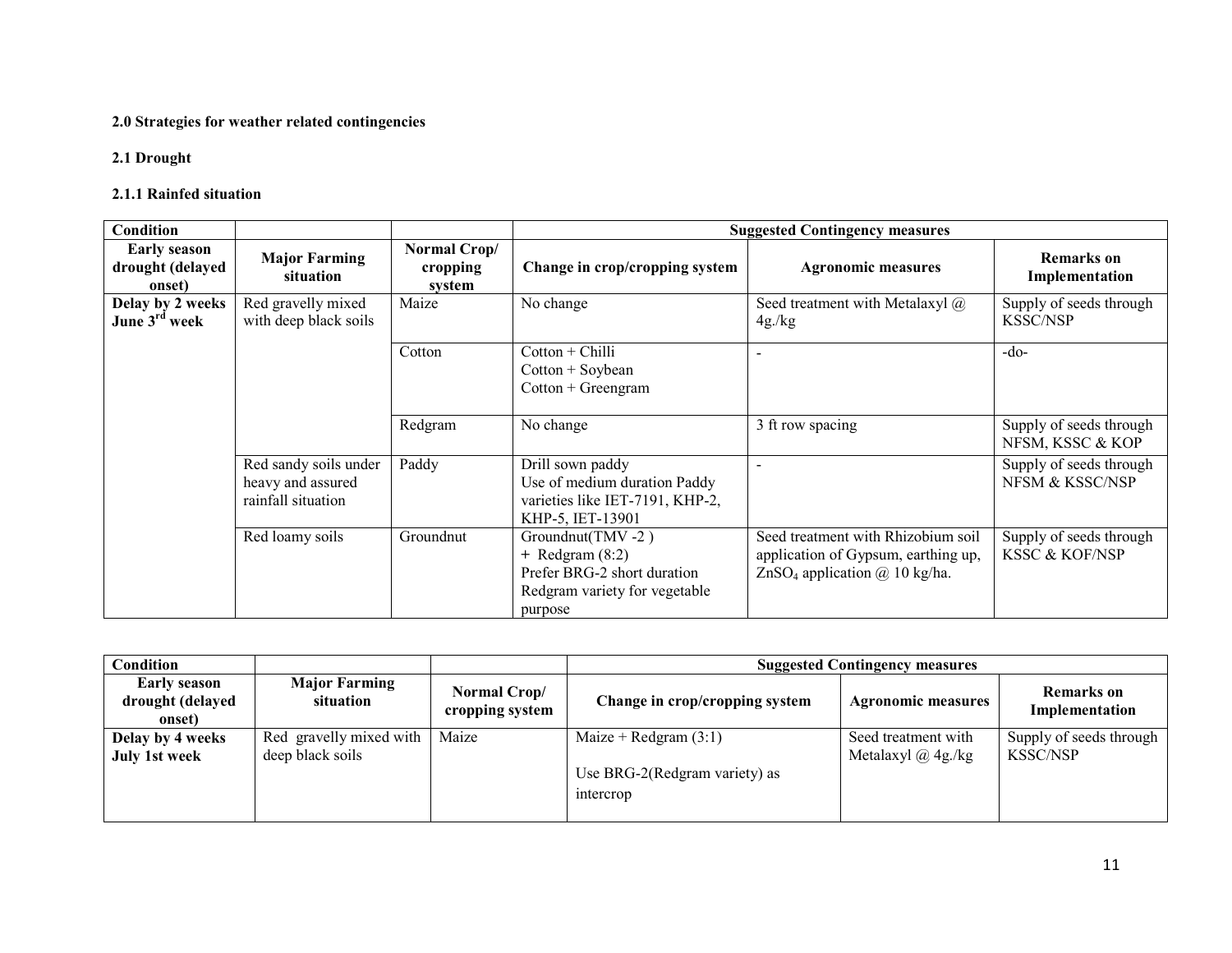|                                                            | Cotton    | Maize + Redgram $(3:1)$                                                                                  |                  | $-do-$                                                               |
|------------------------------------------------------------|-----------|----------------------------------------------------------------------------------------------------------|------------------|----------------------------------------------------------------------|
|                                                            | Redgram   | No change                                                                                                | 2 ft row spacing | Supply of seeds through<br><b>NFSM</b>                               |
| Red sandy soils Heavy<br>and assured rainfall<br>situation | Paddy     | Drill sown paddy<br>Use of medium duration Paddy varieties<br>like IET-7191, KHP-2, KHP-5, IET-<br>13901 |                  | $-do-$                                                               |
| Red loamy soils                                            | Groundnut | Sunflower / Ragi /<br>Groundnut (TMV – 2) + Redgram $(8:2)$                                              |                  | Breeder seeds supply-<br>UAS(B)<br>$F1$ seeds supply –<br>KSSC & KOP |

| Condition                                         |                                                            |                                 |                                                                                                                                            | <b>Suggested Contingency measures</b>         |                                                  |
|---------------------------------------------------|------------------------------------------------------------|---------------------------------|--------------------------------------------------------------------------------------------------------------------------------------------|-----------------------------------------------|--------------------------------------------------|
| <b>Early season</b><br>drought (delayed<br>onset) | <b>Major Farming</b><br>situation                          | Normal Crop/<br>cropping system | Change in crop/cropping system                                                                                                             | <b>Agronomic measures</b>                     | <b>Remarks</b> on<br>Implementation              |
| Delay by 6 weeks<br>July 3 <sup>rd</sup> week     | Red gravelly mixed<br>with deep black soils                | Maize                           | Maize intercropped with pulse crops<br>viz., Cowpea, Blackgram, Greengram,<br>Fieldbean                                                    | Seed treatment with<br>Metalaxyl $(a)$ 4 g/kg | Supply of seeds through<br><b>KSSC &amp; NSP</b> |
|                                                   |                                                            | Cotton                          | $-do-$                                                                                                                                     | Seed treatment with<br>Metalaxyl $(a)$ 4 g/kg | $-do-$                                           |
|                                                   |                                                            | Redgram                         | Redgram (Use BRG-1 for vegetable<br>purpose)/<br>Sunflower/<br>Frenchbean/<br>Fieldbean                                                    | 60 cm row spacing                             | Supply of seeds through<br><b>NFSM</b>           |
|                                                   | Red sandy soils Heavy<br>and assured rainfall<br>situation | Paddy                           | Low land - Prefer short duration Paddy<br>varieties<br>Up land - change to pulse crops<br>viz., Greengram, Blackgram, Cowpea,<br>Fieldbean | $\blacksquare$                                | Supply of seeds through<br><b>NFSM</b>           |
|                                                   | Red loamy soils                                            | Groundnut                       | Cowpea-KBC 1&2, TVX944<br>Soybean-KHSB-2<br>Sunflower – Morden<br>French bean-S9                                                           |                                               | Supply of seeds through<br>KSSC & NSP            |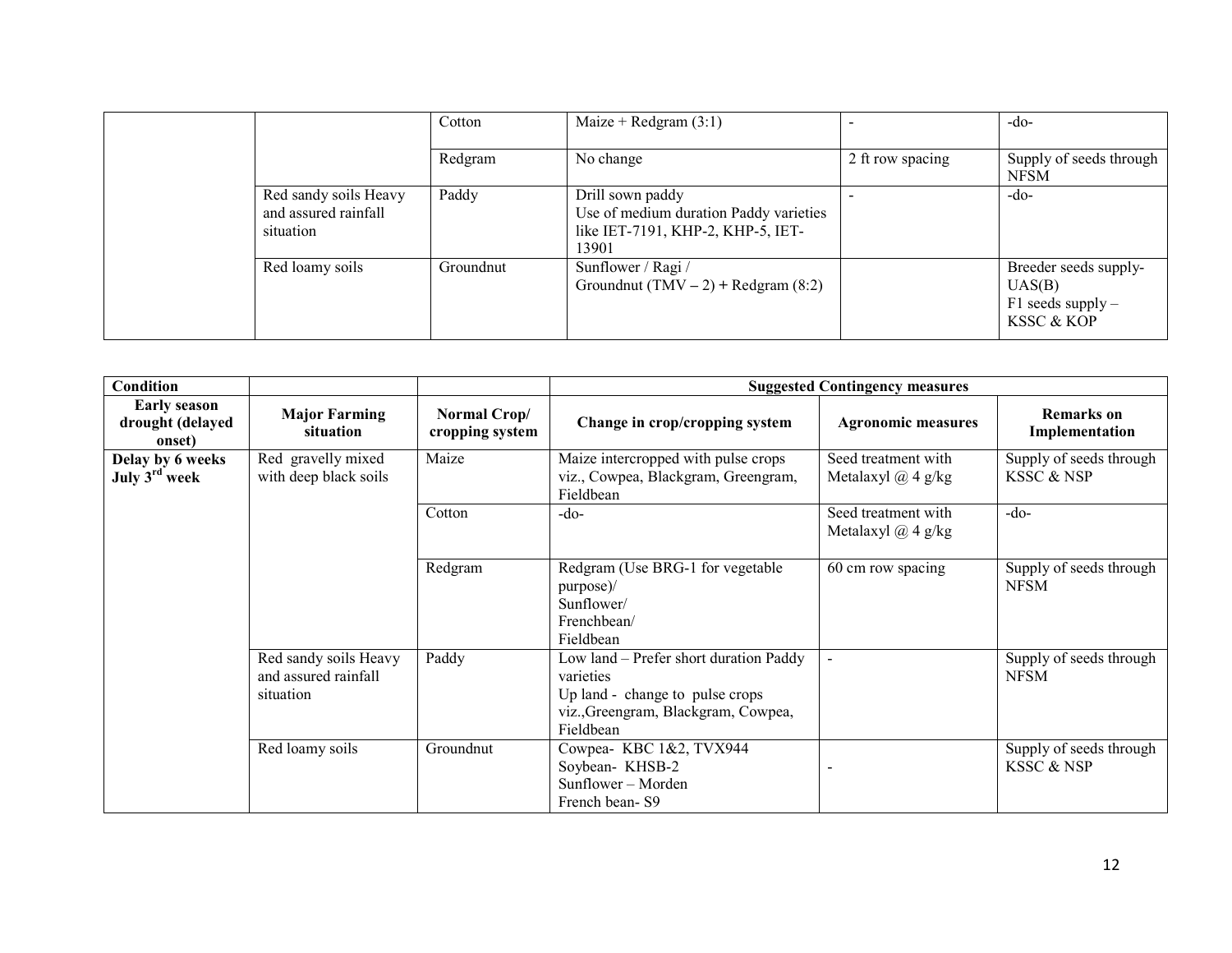| <b>Condition</b>                                |                                                         |                                 |                                                                                                                                                          | <b>Suggested Contingency measures</b> |                                                                                                                                     |
|-------------------------------------------------|---------------------------------------------------------|---------------------------------|----------------------------------------------------------------------------------------------------------------------------------------------------------|---------------------------------------|-------------------------------------------------------------------------------------------------------------------------------------|
| Early season drought<br>(delayed onset)         | <b>Major Farming situation</b>                          | Normal Crop/<br>cropping system | Change in crop/cropping system                                                                                                                           | Agronomic<br>measures                 | <b>Remarks</b> on<br>Implementation                                                                                                 |
| Delay by 8 weeks<br>August 1 <sup>st</sup> week | Red gravelly mixed with<br>deep black soils             | Maize                           | Ragi<br>Sowing of short duration Pulses and oil<br>seeds viz.,<br>Cowpea/<br>Soybean/<br>Sunflower/<br>Blackgram                                         | Seed hardening                        | Supply of seeds through<br>KSSC, NSP<br>Sunflower: Breeder seeds<br>supply- UAS(B)<br>$F1$ seeds supply – KSSC                      |
|                                                 |                                                         | Cotton                          | $-do-$                                                                                                                                                   | $-do$                                 | Supply of seeds through<br>KSSC, NSP<br>Sunflower: Breeder seeds<br>supply- $UAS(B)$<br>$F1$ seeds supply – KSSC                    |
|                                                 |                                                         | Redgram                         | Redgram /<br>change to other pulses crop / short<br>duration crops viz.,<br>Cowpea: KBC 1&3<br>Soybean: KHSB-2<br>Sunflower: Morden<br>Ragi: GPU-45 & 48 |                                       | $-d0$                                                                                                                               |
|                                                 | Red sandy soils Heavy and<br>assured rainfall situation | Paddy                           | Low land – Paddy (short duration)<br>Up land -Cowpea<br>Soybean, Hebbal avare 3 & 4                                                                      | $\blacksquare$                        | Supply of seeds through<br><b>NFSM</b><br>Supply of seeds through<br><b>KSSC</b>                                                    |
|                                                 | Red loamy soils                                         | Groundnut                       | Short duration Ragi variety GPU-48,<br>PR-202, GPU-45 intercropped with<br>Cowpea<br>Soybean<br>Sunflower                                                | $-do$                                 | Supply of seeds through<br><b>KSSC</b><br>Sunflower: Breeder seeds<br>supply- $UAS(B)$<br>F1 seeds supply – KSSC $\&$<br><b>KOP</b> |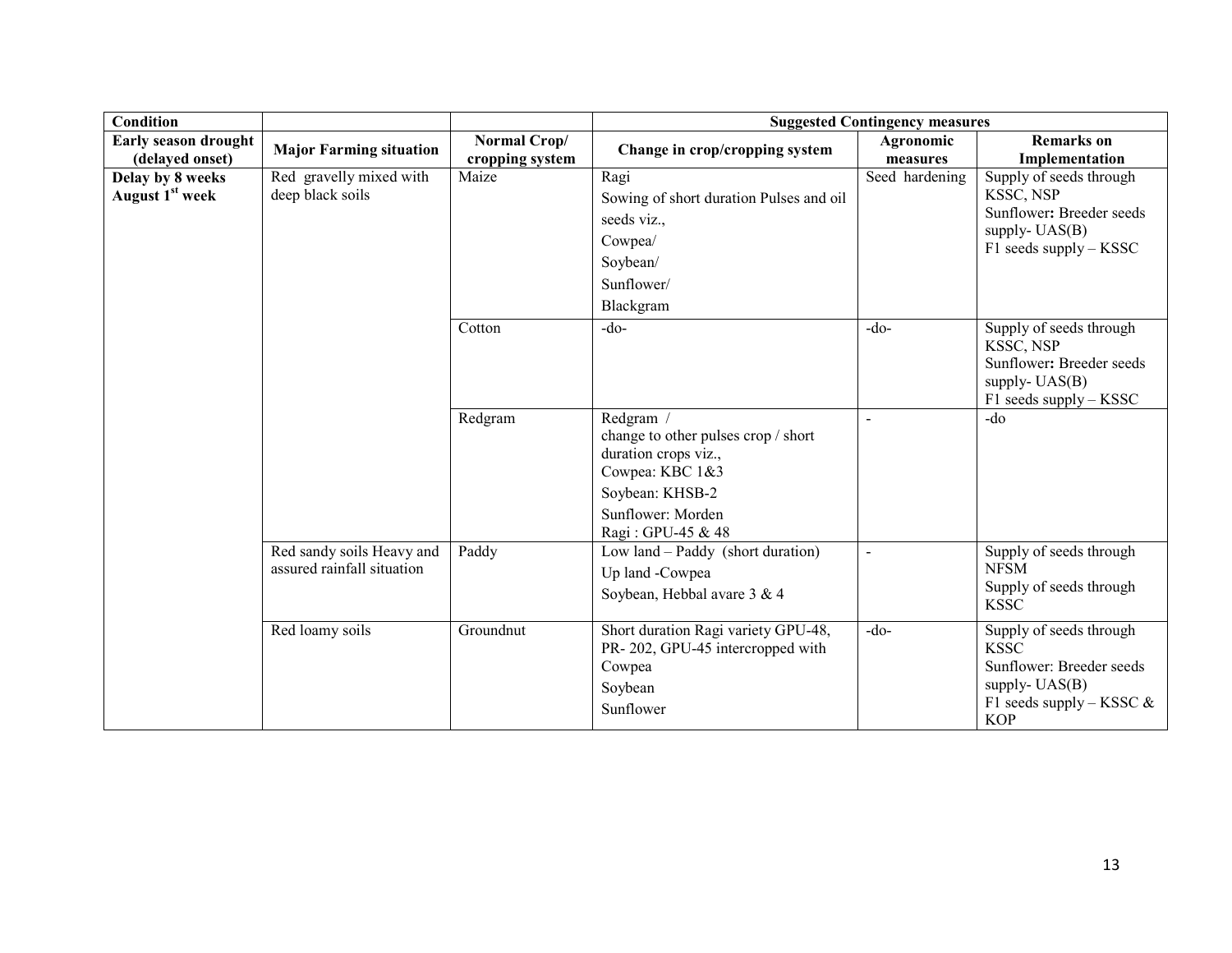| Condition                                                                                                   |                                                               |                                 |                                                                                                                          | <b>Suggested Contingency measures</b>                             |                                                                                  |
|-------------------------------------------------------------------------------------------------------------|---------------------------------------------------------------|---------------------------------|--------------------------------------------------------------------------------------------------------------------------|-------------------------------------------------------------------|----------------------------------------------------------------------------------|
| Early season drought<br>(Normal onset)                                                                      | Major<br>Farming<br>situation                                 | Normal Crop/<br>cropping system | Crop<br>management                                                                                                       | Soil nutrient & moisture conservation<br>measures                 | <b>Remarks</b> on<br>Implementation                                              |
| <b>Normal onset followed</b><br>by 15-20 days dry spell<br>after sowing leading to<br>poor germination/crop | Red gravelly<br>mixed with<br>deep black soils                | Maize                           | Protective<br>irrigation, re-<br>sowing                                                                                  | Intercultivation, soil mulching and weed<br>management practices. | Linkage with RKVY<br>for Inter cultural<br>implements and IWMP<br>for Farm ponds |
| stand etc.                                                                                                  |                                                               | Cotton                          | Intercultivation,<br>weed<br>management<br>Protective<br>irrigation                                                      | Mulching practices to conserve soil moisture                      |                                                                                  |
|                                                                                                             |                                                               | Redgram                         | Gap filling                                                                                                              | Intercultivation, weed management                                 |                                                                                  |
|                                                                                                             | Red sandy soils<br>Heavy and<br>assured rainfall<br>situation | Paddy                           | Use rock<br>phosphate as<br>fertilizer<br>source, use of<br>PSB, reduction<br>in quantity of<br>basal fertilizer<br>dose | Weed management practices                                         |                                                                                  |
|                                                                                                             | Red loamy soils                                               | Groundnut                       | Early season<br>stress induces<br>uniform<br>flowering                                                                   | Inter cultivation, weed management                                |                                                                                  |

| $\complement$ ondition                                                                           |                                   |                                 | <b>Suggested Contingency measures</b> |                                                   |                                  |  |  |
|--------------------------------------------------------------------------------------------------|-----------------------------------|---------------------------------|---------------------------------------|---------------------------------------------------|----------------------------------|--|--|
| Mid season<br>drought (long dry<br>spell, consecutive 2<br>weeks rainless<br>$(>2.5$ mm) period) | <b>Major Farming</b><br>situation | Normal Crop/<br>cropping system | Crop management                       | Soil nutrient & moisture<br>conservation measures | <b>Remarks on Implementation</b> |  |  |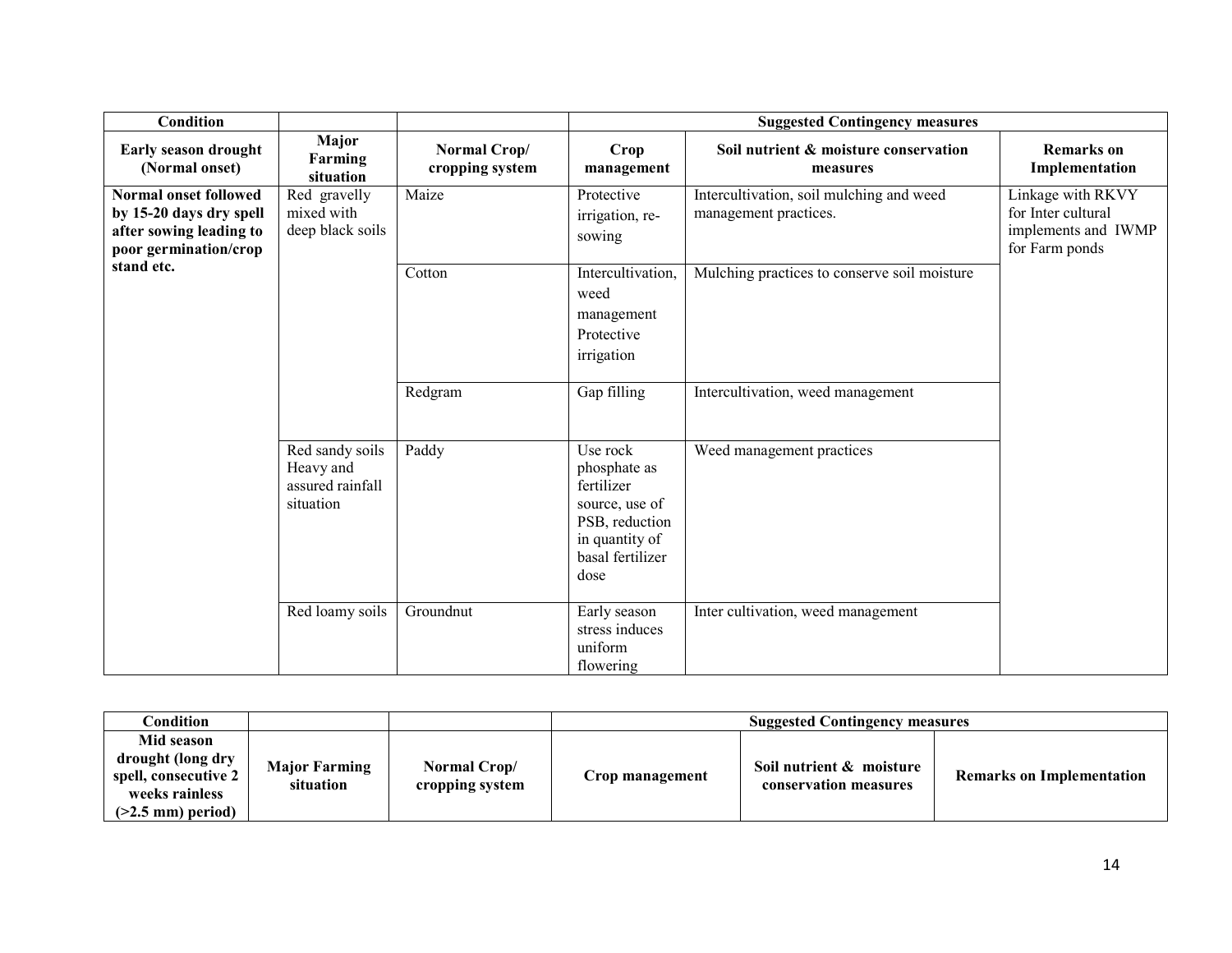| At vegetative stage | Red gravelly<br>mixed with deep<br>black soils             | Maize     | Reducing plant population.<br>Protective irrigation | Seed hardening, soil mulch,<br>inter cultivation, weed<br>management         | Implements under RKVY |
|---------------------|------------------------------------------------------------|-----------|-----------------------------------------------------|------------------------------------------------------------------------------|-----------------------|
|                     |                                                            | Cotton    | use of anti transpirants                            | Inter cultivation, weed<br>management, alternate<br>furrow irrigation.       |                       |
|                     |                                                            | Redgram   | Protective irrigation                               | Intercultivation, weed<br>management, dead furrow<br>opening                 |                       |
|                     | Red sandy soils<br>Heavy and assured<br>rainfall situation | Paddy     | Protective irrigation                               | Weed management, use of<br>stored water from tank and<br>river, top dressing |                       |
|                     | Red loamy soils                                            | Groundnut |                                                     | Inter cultivation, weed<br>management                                        |                       |

| <b>Condition</b>                       |                                                            |                                 |                                                                                                      | <b>Suggested Contingency measures</b>                                                                                            |                                     |
|----------------------------------------|------------------------------------------------------------|---------------------------------|------------------------------------------------------------------------------------------------------|----------------------------------------------------------------------------------------------------------------------------------|-------------------------------------|
| Mid season drought<br>(long dry spell) | <b>Major Farming</b><br>situation                          | Normal Crop/ cropping<br>system | Crop management                                                                                      | Soil nutrient & moisture<br>conservation measures                                                                                | <b>Remarks on</b><br>Implementation |
| At flowering/fruiting<br>stage         | Red gravelly mixed<br>with deep black soils                | Maize                           | Intercrops harvested for<br>vegetable purpose                                                        | Mulching with leaves (Ex-<br>situ), intercrops, protective<br>irrigation.<br>Tank silt application to<br>conserve soil moisture. | Implements under<br><b>RKVY</b>     |
|                                        |                                                            | Cotton                          | split application of<br>fertilizer and mixing with<br>soil<br>Harvest of intercrops as<br>vegetables | Mulching, Topping to reduce<br>vertical growth                                                                                   |                                     |
|                                        |                                                            | Redgram                         | Protective irrigation                                                                                | Mulching                                                                                                                         |                                     |
|                                        | Red sandy soils<br>Heavy and assured<br>rainfall situation | Paddy                           | Split application of potash                                                                          | $-do-$                                                                                                                           |                                     |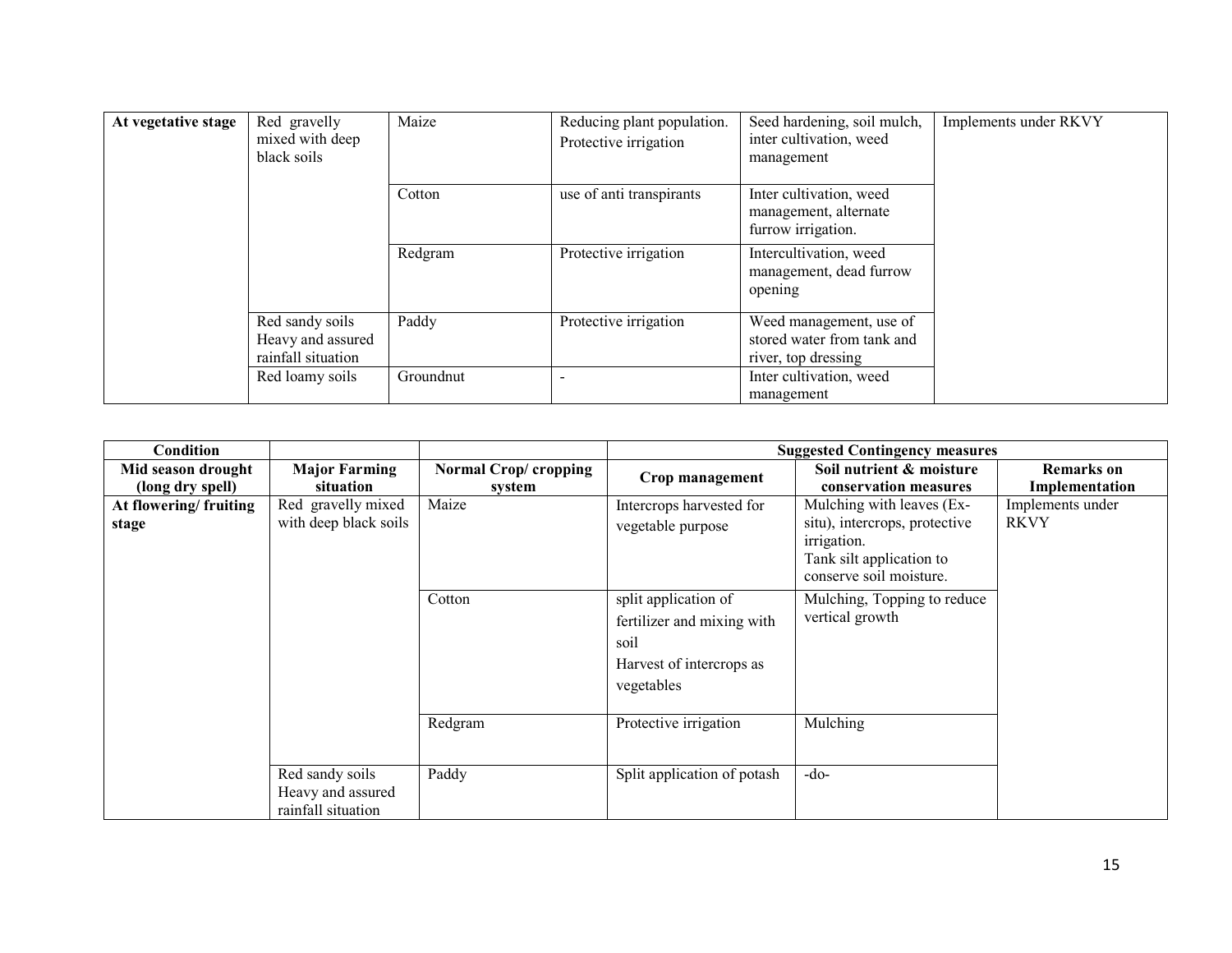| D <sub>od</sub><br>-loamv<br>SO <sub>1</sub> IS<br>nou | Groundnut | protective<br>up<br>Earthing<br>. . | -do- |  |
|--------------------------------------------------------|-----------|-------------------------------------|------|--|
|                                                        |           | irrigation                          |      |  |

| Condition                  |                                                            |                                       | <b>Suggested Contingency measures</b>                                                                                                                                      |                                                                                                                                                                                                                                   |                                  |
|----------------------------|------------------------------------------------------------|---------------------------------------|----------------------------------------------------------------------------------------------------------------------------------------------------------------------------|-----------------------------------------------------------------------------------------------------------------------------------------------------------------------------------------------------------------------------------|----------------------------------|
| <b>Terminal</b><br>drought | <b>Major Farming</b><br>situation                          | <b>Normal Crop/cropping</b><br>system | Crop management                                                                                                                                                            | <b>Rabi Crop planning</b>                                                                                                                                                                                                         | <b>Remarks on Implementation</b> |
|                            | Red gravelly<br>mixed with deep<br>black soils             | Maize                                 | Protective irrigation, Maize crop<br>to be harvested for table purpose,<br>Redgram to be harvested as green<br>pods, topping of maize if grain<br>filling stage completed. | Dolichos bean-Hebbal<br>avare $3 & 4$<br>Horsegram variety KBH-<br>1, PHG-9                                                                                                                                                       |                                  |
|                            |                                                            | Cotton                                | Mulching with intercrop foliage                                                                                                                                            | Cotton: DCH-32, DHB-<br>105, NHH-44/<br>Chilli: Bellary red, Arka<br>bindu, Arkalaalima,<br>Byadagi, Arkalohit /<br>Jowar: KHSB-2, KB-79,<br>PS-16, PDM-84-178<br>(Hybrid jowar cultivars)/<br>Horsegram variety KBH-<br>1, PHG-9 |                                  |
|                            |                                                            | Redgram                               | Mulching with intercrop foliage                                                                                                                                            | Horsegram, minor millets<br>Horse gram variety KBH-<br>1, PHG-9                                                                                                                                                                   |                                  |
|                            | Red sandy soils<br>Heavy and assured<br>rainfall situation | Paddy                                 | Harvest the crop even at 75%<br>maturity in Hemavathi and other<br>long duration varieties                                                                                 | Blackgram varieties T-9,<br>$LBG-625/$<br>Greengram varieties<br>PDM-84-178, PS-16/<br>Soybean varieties KHSB-<br>2, KB-79/<br>Chilli varieties Byadagi,<br>Arkalohit                                                             |                                  |
|                            | Red loamy soils                                            | Groundnut                             | If possible protective irrigation,<br>application of 0.1% borax                                                                                                            | Sunflower/<br>Blackgram varieties T-9,<br>$LBG-625/$<br>Greengram varieties<br>PDM-84-178, PS-16,                                                                                                                                 |                                  |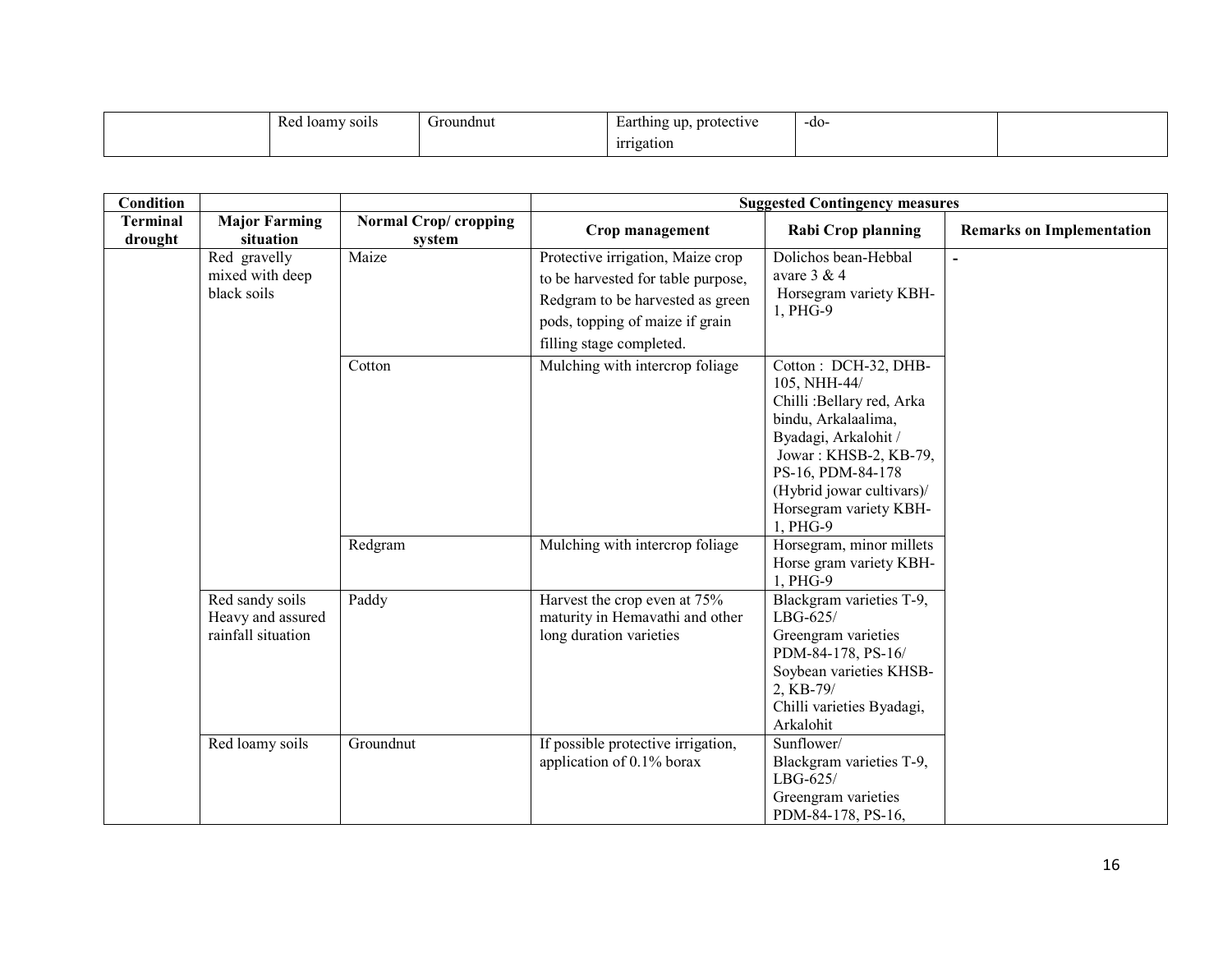#### 2.1.2 Irrigated situation

| <b>Suggested Contingency measures</b> |                                   |                                 |                                   |                                            |                                     |
|---------------------------------------|-----------------------------------|---------------------------------|-----------------------------------|--------------------------------------------|-------------------------------------|
| Condition                             | <b>Major Farming</b><br>situation | Normal Crop/<br>cropping system | Change in crop/cropping<br>system | <b>Agronomic measures</b>                  | <b>Remarks</b> on<br>Implementation |
| Delayed                               | Low lands, canal                  | Paddy                           | Prefer Short duration verities    | SRI method                                 |                                     |
| release of                            | irrigated red sandy               |                                 | Rasi, Mangala, KRH-1, KRH-        |                                            |                                     |
| water in                              | soils and loamy soils             |                                 | 2, IR-20, IR-64, Jyoti, MTU       |                                            |                                     |
| canals due to                         |                                   |                                 | 1010                              |                                            |                                     |
| low rainfall                          | Canal irrigated red               | Sugarcane                       | No change                         | Improved package of practices, mulching in |                                     |
|                                       | soils                             |                                 |                                   | standing crop                              |                                     |

|               |                                   |                                   | <b>Suggested Contingency measures</b> |                                             |                              |  |
|---------------|-----------------------------------|-----------------------------------|---------------------------------------|---------------------------------------------|------------------------------|--|
| Condition     | <b>Major Farming</b><br>situation | Normal<br>Crop/cropping<br>system | Change in crop/cropping<br>svstem     | <b>Agronomic measures</b>                   | Remarks on<br>Implementation |  |
| Limited       | Low lands, canal                  | Paddy                             | Prefer Short duration verities        | SRI (System of Rice Intensification) method | Supply of seeds              |  |
| release of    | irrigated red sandy               |                                   | Rasi, Mangala, KRH-1, IR-20,          |                                             | through KSSC $&$             |  |
| water in      | soils and loamy soils             |                                   | Jyoti                                 |                                             | <b>NSP</b>                   |  |
| canals due to | Canal irrigated red               | Sugarcane                         | No change                             | Paired row technique, single eye budded     |                              |  |
| low rainfall  | soils                             |                                   |                                       | (seedlings raised in nursery), skip row     |                              |  |
|               |                                   |                                   |                                       | irrigation, trash mulching, intercrop       |                              |  |
|               |                                   |                                   |                                       | mulching                                    |                              |  |

|                                      |                                   |                                | <b>Suggested Contingency measures</b>                         |                             |                                     |  |
|--------------------------------------|-----------------------------------|--------------------------------|---------------------------------------------------------------|-----------------------------|-------------------------------------|--|
| Condition                            | <b>Major Farming</b><br>situation | Normal Crop/cropping<br>system | Change in crop/cropping<br>system                             | <b>Agronomic measures</b>   | <b>Remarks</b> on<br>Implementation |  |
| Non release of                       | Low lands, canal                  | Paddy (Upland)                 | Maize, Cowpea, Sunflower,                                     | Cover crops (Short duration | Supply of seeds                     |  |
| water in canals                      | irrigated red sandy               |                                | Soybean, Groundnut, Ragi                                      | pulses)                     | through KSSC & NSP                  |  |
| under delayed onset<br>of monsoon in | soils and loamy soils             | Paddy (Low land)               | Prefer Short duration paddy<br>varieties viz., KHP-10, IR-20, |                             |                                     |  |
| catchment                            |                                   |                                | Mangala                                                       |                             |                                     |  |
|                                      | Canal irrigated red               | Sugarcane                      | Ragi, Sunflower, Soybean,                                     |                             |                                     |  |
|                                      | soils                             |                                | Pulses                                                        |                             |                                     |  |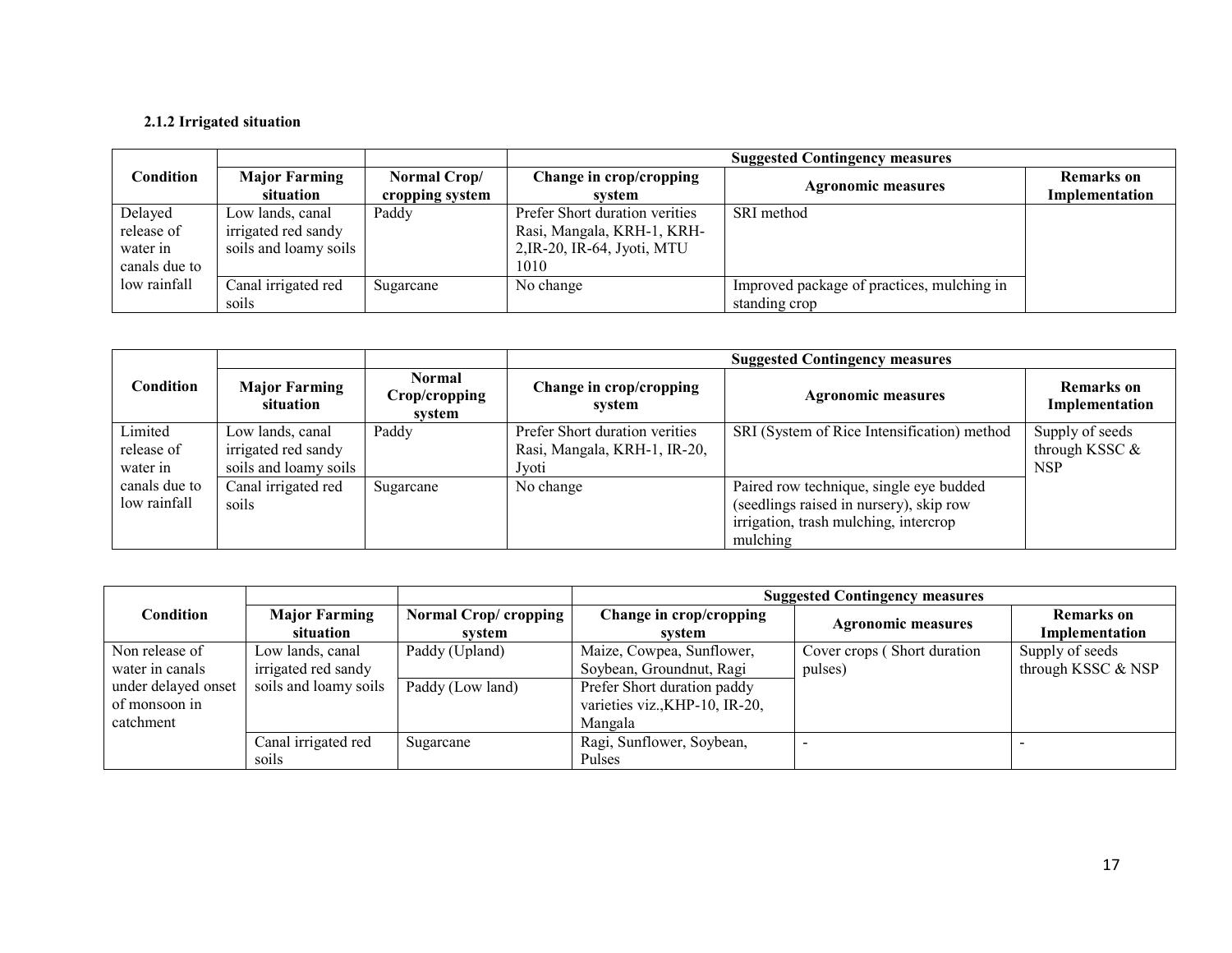|                                              |                                           |                                     | <b>Suggested Contingency measures</b>                                  |                           |                                     |  |
|----------------------------------------------|-------------------------------------------|-------------------------------------|------------------------------------------------------------------------|---------------------------|-------------------------------------|--|
| Condition                                    | <b>Major Farming</b><br>situation         | Normal Crop/<br>cropping system     | Change in crop/cropping system                                         | <b>Agronomic measures</b> | <b>Remarks</b> on<br>Implementation |  |
| Lack of inflows<br>into tanks due to         | Tank fed irrigated<br>red sandy soils and | Paddy for kharif/<br>Blackgram-Rabi | Cowpea, HA - 3 & 4, Pulses, Black<br>gram, Greengram, Niger, Sunflower |                           |                                     |  |
| insufficient<br>/delayed onset of<br>monsoon | loamy soils<br>Tank fed red soils         | Sugarcane                           | Ragi, Sunflower, Soybean, Pulses                                       |                           |                                     |  |

| Condition                       |                      |                                    |                         | <b>Suggested Contingency measures</b>           |                   |
|---------------------------------|----------------------|------------------------------------|-------------------------|-------------------------------------------------|-------------------|
|                                 | <b>Major Farming</b> | <b>Normal Crop/cropping system</b> | Change in crop/cropping | <b>Agronomic measures</b>                       | <b>Remarks</b> on |
|                                 | situation            |                                    | system                  |                                                 | Implementation    |
| Insufficient                    | Tube well irrigated  | Arecanut                           |                         | Use of advanced                                 |                   |
| groundwater                     | alluvial soils       | Banana                             | No change               | irrigation system for<br>water saving, mulching |                   |
| recharge due to low<br>rainfall |                      | Floriculture                       | No change               |                                                 |                   |
|                                 |                      | Vegetables (for both kharif and    | No change               |                                                 |                   |
|                                 |                      | rabi season)                       |                         |                                                 |                   |

#### 2.2 Unusual rains (untimely, unseasonal etc) (for both rainfed and irrigated situations)

| <b>Condition</b>                                                        |                                                                                                                                                                                   |                                                                                                                                                                                                                                                                                                           | Suggested contingency measure                                                      |                                                                                       |
|-------------------------------------------------------------------------|-----------------------------------------------------------------------------------------------------------------------------------------------------------------------------------|-----------------------------------------------------------------------------------------------------------------------------------------------------------------------------------------------------------------------------------------------------------------------------------------------------------|------------------------------------------------------------------------------------|---------------------------------------------------------------------------------------|
| Continuous high rainfall in<br>a short span<br>leading to water logging | <b>Vegetative stage</b>                                                                                                                                                           | <b>Flowering stage</b>                                                                                                                                                                                                                                                                                    | Crop maturity stage                                                                | Post harvest                                                                          |
| Maize                                                                   | Safe disposal of water, and<br>application of Herbicide 2,4 -D<br>Foliar application of NPK and<br>micro nutrients in early stages,<br>for crop recovery from excess<br>moisture. | Safe disposal of water<br>Take up plant protection<br>measures with endosulfan and<br>mancozeb<br>$(both@, 0.2%)$ to manage stem<br>borer, cob worm and diseases.<br>De-top at physiological<br>maturity to provide aeration for<br>effective management of sheath<br>blight and to avoid crop<br>lodging | Safe disposal of water<br>Postpone harvesting of crop till<br>dry weather prevails | Transport to nearer ware house,<br>store in dry and sheds, storage<br>pest management |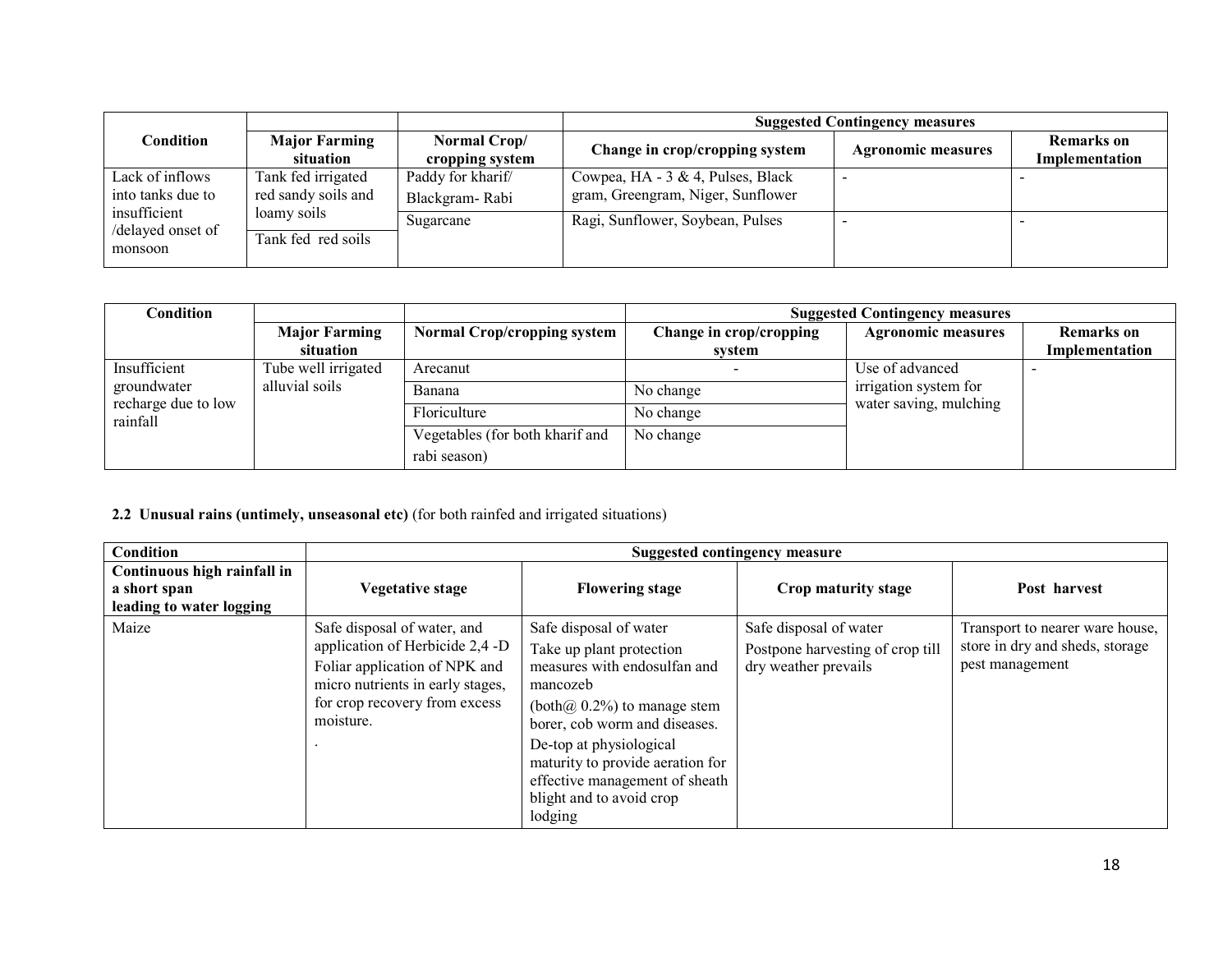| Paddy                                                      | Top dressing with 25 % of<br><b>RFD</b>                   | $\overline{a}$                                                                                          | Take up Plant Protection<br>measures to manage grain<br>discoloration disease (0.2%<br>mancozeb). | Transport to nearest ware<br>house, store in dry sheds,<br>storage pest management |
|------------------------------------------------------------|-----------------------------------------------------------|---------------------------------------------------------------------------------------------------------|---------------------------------------------------------------------------------------------------|------------------------------------------------------------------------------------|
| Groundnut                                                  | Safe disposal of water                                    | Safe disposal of water<br>Take up PP measures to protect<br>from foot rot, with<br>carbendazim @ 0.1 %. | Safe disposal of water                                                                            | Store in dry and shade sheds,<br>storage pest management                           |
| Redgram                                                    | Safe disposal of water,<br>chemical herbicide application | Safe disposal of water                                                                                  | Safe disposal of water                                                                            | Store in dry sheds, storage pest<br>management                                     |
| Horticulture                                               |                                                           |                                                                                                         |                                                                                                   |                                                                                    |
| Arecanut                                                   |                                                           | Draining out of excess water                                                                            |                                                                                                   | Protected                                                                          |
| Banana                                                     |                                                           |                                                                                                         |                                                                                                   | Storage                                                                            |
| Coconut                                                    |                                                           |                                                                                                         |                                                                                                   |                                                                                    |
| Vegetables                                                 |                                                           |                                                                                                         |                                                                                                   |                                                                                    |
| Floriculture                                               |                                                           |                                                                                                         |                                                                                                   |                                                                                    |
| Heavy rainfall with high<br>speed<br>winds in a short span |                                                           |                                                                                                         |                                                                                                   |                                                                                    |
| Maize                                                      | Draining out of excess water                              | Drain out of excess water                                                                               | Drain out of excess water                                                                         | Protected                                                                          |
| Paddy                                                      | Foliar spray with 2% urea                                 | Foliar spray with 2% urea                                                                               |                                                                                                   | Storage                                                                            |
| Groundnut                                                  |                                                           |                                                                                                         |                                                                                                   |                                                                                    |
| Cotton                                                     |                                                           |                                                                                                         |                                                                                                   |                                                                                    |
| 5. Redgram                                                 |                                                           |                                                                                                         |                                                                                                   |                                                                                    |
| Horticulture                                               |                                                           |                                                                                                         |                                                                                                   |                                                                                    |
| Areca                                                      | Drain out of excess water                                 | Drain out of excess water                                                                               | Drain out of excess water                                                                         | Protected                                                                          |
| Banana                                                     |                                                           | Wrapping and propping                                                                                   | Wrapping and propping                                                                             | Storage                                                                            |
| Coconut                                                    |                                                           |                                                                                                         |                                                                                                   |                                                                                    |
| Vegetables                                                 |                                                           |                                                                                                         |                                                                                                   |                                                                                    |
| Floriculture                                               |                                                           |                                                                                                         |                                                                                                   |                                                                                    |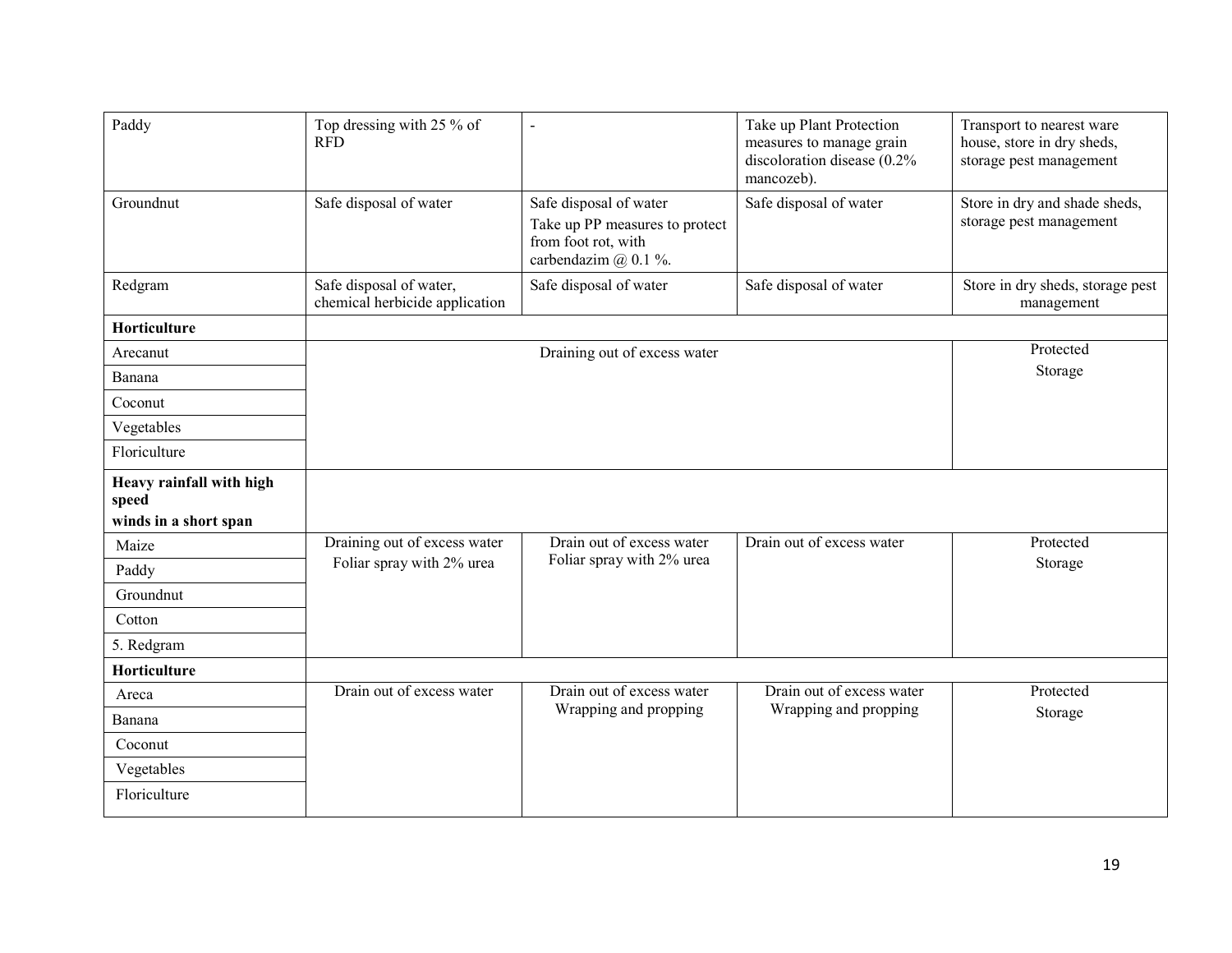| Outbreak of pests and<br>diseases<br>due to unseasonal rains | <b>Vegetative stage</b>                                                                                                                                                                                                                    | <b>Flowering stage</b>                                                                                                                                                              | Crop maturity stage                                                  | Post harvest                              |
|--------------------------------------------------------------|--------------------------------------------------------------------------------------------------------------------------------------------------------------------------------------------------------------------------------------------|-------------------------------------------------------------------------------------------------------------------------------------------------------------------------------------|----------------------------------------------------------------------|-------------------------------------------|
| Paddy                                                        | Blast (Carbendazim 0.1%)<br>Spraying)<br>Stem borer (Spraying of Cartap<br>hydrochloride 0.2 % or<br>Carbofuran granules 8 kg/acre<br>Brown plant hopper(Bufrofezin<br>$0.02\%$ )<br>Root knot nematode (Applying<br>carbofuran 8 kg/acre) | Blast (Carbendazim 0.1%)<br>Spraying)<br>Sheath blight<br>Sheath rot<br>Brown plant hopper(Bufrofezin<br>$0.02\%$ )<br>Gundhi bug<br>Udubatta disease<br><b>Grain Discoloration</b> | Neck blast<br>Sheath rot                                             | Rice weevil<br>Khapra beetle<br>Rice moth |
| Maize                                                        | Shoot fly (Spraying of<br>Quinolphos 2ml/l<br>Stem borer (Profenophos @<br>2ml/l)<br>Downey mildew (Mancozeb<br>0.2%                                                                                                                       | Downey mildew (Mancozeb<br>$0.2\%$<br>Turcicum leaf blight<br>Sheath blight<br>Grain mould                                                                                          |                                                                      | Grain smut                                |
| Sugarcane                                                    | Internode borer (quinolphos<br>and releasing of parasitoids)<br>Top shoot borer (quinalphos<br>and releasing of parasitoids)<br>Cercospora leaf spot<br>(Carbendazim $0.1\%$ )<br>Wooly aphid (Parasite Dipha<br>aphidivora)               | Internode borer (quinalphos<br>and releasing of parasitoids)<br>Smut<br>Wooly aphid (Parasite Dipha<br>aphidivora)                                                                  | Wooly aphid (Parasite Dipha<br>aphidivora)                           | Red rot                                   |
| Groundnut                                                    | Early leaf spot (Mancozeb 0.1<br>$\%$ )                                                                                                                                                                                                    | Tikka leaf spot (Carbendazim<br>$0.1\%$ )                                                                                                                                           | Collar rot                                                           | Afflatoxin                                |
| Cotton<br>Horticulture                                       | Aphids<br>Thrips<br>White fly (Spraying of<br>indaxacarb 0.1% for all these<br>insect pests)                                                                                                                                               | <b>Bollworms</b><br>Angular Leaf spot / Blackarm<br>disease - Streptocycline<br>sulphate $1gm/101 + COC$<br>3gm/l                                                                   | <b>Bollworms</b><br>Angular leaf spot / black arm<br><b>Boll</b> rot |                                           |
|                                                              |                                                                                                                                                                                                                                            |                                                                                                                                                                                     |                                                                      |                                           |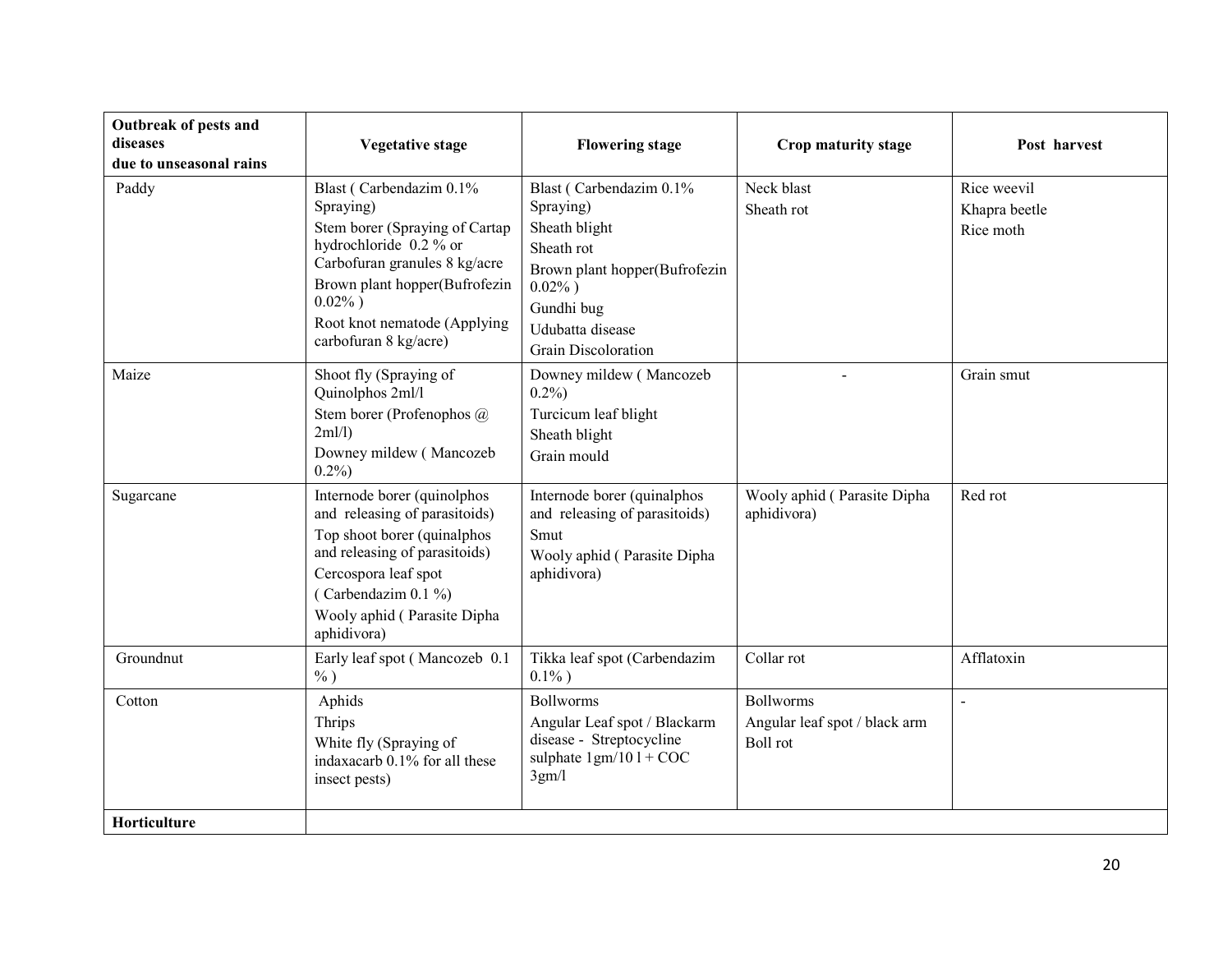| Arecanut |                                                                                  | Inflorescence die back                                          | Fruit rot (Koleroga)                                            |                                                                 |
|----------|----------------------------------------------------------------------------------|-----------------------------------------------------------------|-----------------------------------------------------------------|-----------------------------------------------------------------|
| Banana   | Panama wilt<br>Sigatoka leaf spot (for both the<br>disease Carbendazim $0.1\%$ ) | Panama wilt-Carbendazim 0.1<br>$\frac{9}{0}$                    | Panama wilt -Carbendazim 0.1<br>$\%$                            | Anthracnose                                                     |
| Ginger   | Rhizome rot (Soil drenching of<br>$0.2\%$ Mancozeb + Metalaxyl)                  | Rhizome rot (Soil drenching of<br>$0.2\%$ Mancozeb + Metalaxyl) | Rhizome rot (Soil drenching of<br>$0.2\%$ Mancozeb + Metalaxyl) | Rhizome rot (Soil drenching of<br>$0.2\%$ Mancozeb + Metalaxyl) |
| Coconut  | Bud rot – Application of<br>Bordeaux 1 % mixture or<br>calixin)                  |                                                                 | Bud rot – Application of<br>Bordeaux 1 % mixture or<br>calixin) |                                                                 |

### 2.3 Floods

| Condition                                      | <b>Suggested contingency measure</b>                                              |                                                                       |                           |            |  |
|------------------------------------------------|-----------------------------------------------------------------------------------|-----------------------------------------------------------------------|---------------------------|------------|--|
| Transient water logging/<br>partial inundation | Seedling / nursery stage                                                          | <b>Vegetative stage</b>                                               | <b>Reproductive stage</b> | At harvest |  |
| Maize                                          | Safe disposal of water<br>Resowing in affected areas                              | Safe disposal of water<br>Spray with water soluble NPK<br>fertilisers | Safe disposal of water    |            |  |
| Paddy                                          | Use of flood tolerant varieties viz.,<br>Swarna sub-1<br>Resowing / Transplanting | Safe disposal of water                                                | $-do-$                    |            |  |
| Groundnut                                      | Safe disposal of water<br>Resowing                                                | Safe disposal of water Spray with<br>water soluble NPK fertilizers    | Safe disposal of water    |            |  |
| Cotton                                         | Safe disposal of water<br>Sowing of maize                                         | Safe disposal of water                                                | $-do-$                    |            |  |
| Redgram                                        | Safe disposal of water<br>Resowing using short duration<br>varieties              | $-do-$                                                                |                           |            |  |
| Horticulture                                   |                                                                                   |                                                                       |                           |            |  |
| Arecanut                                       | Drain out excess water                                                            | Drain out excess water                                                | Drain out excess water    |            |  |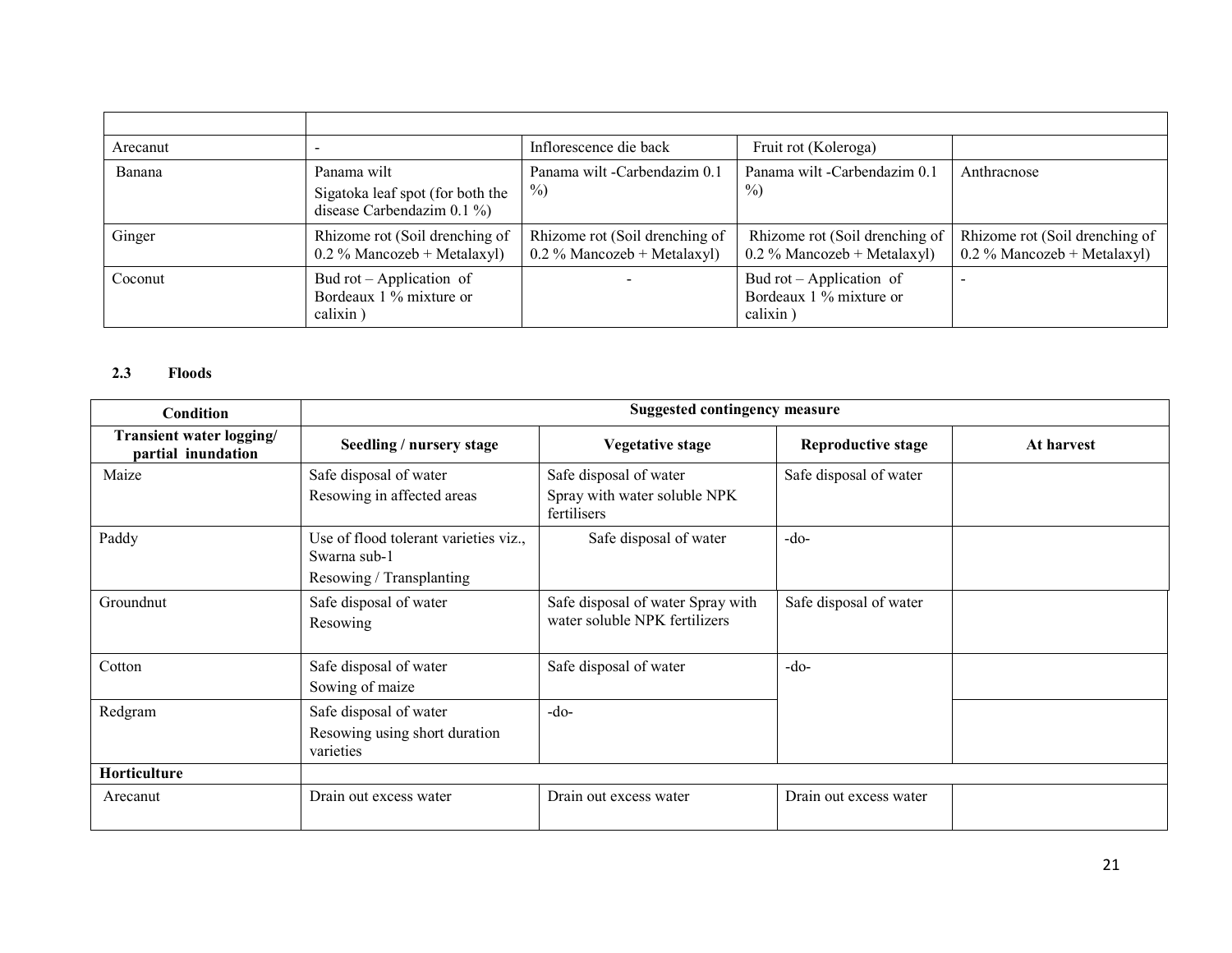| Banana                                         | $-do-$                                                          | d <sub>o</sub>                                | $do-$                  |  |
|------------------------------------------------|-----------------------------------------------------------------|-----------------------------------------------|------------------------|--|
| Coconut                                        | $d_{0}$ -                                                       | do-                                           | do-                    |  |
| Continuous submergence<br>for more than 2 days |                                                                 |                                               |                        |  |
| Maize                                          | Safe disposal of water                                          | Safe disposal of water                        | Safe disposal of water |  |
| Paddy                                          | Use of flood tolerant varieties viz.,<br>Swarna sub-1           | $-do$                                         | $-do-$                 |  |
| Groundnut                                      | Safe disposal of water Resowing<br>after normalcy restored.     | $-do-$                                        | $-do-$                 |  |
| Cotton                                         | Safe disposal of water Sowing<br>maize after normalcy restored. | $-do-$                                        | $-do-$                 |  |
| Redgram                                        | Safe disposal of water Sowing<br>maize after normalcy restored. | $-do-$                                        | $-do-$                 |  |
| Horticulture                                   |                                                                 |                                               |                        |  |
| Arecanut                                       | Drain out excess water                                          | Drain out excess water                        | Drain out excess water |  |
| Banana                                         | $-do-$                                                          | Propping can be done to avoid<br>crop lodging | $-do-$                 |  |
| Coconut                                        | $-do-$                                                          | $-do-$                                        | $-do-$                 |  |
| Sea water intrusion                            | NA                                                              |                                               |                        |  |

## 2.4 Extreme events: Heat wave / Cold wave/Frost/ Hailstorm /Cyclone

| <b>Extreme event type</b> | <b>Suggested contingency measure</b> |                         |                           |            |  |
|---------------------------|--------------------------------------|-------------------------|---------------------------|------------|--|
|                           | Seedling / nursery stage             | <b>Vegetative stage</b> | <b>Reproductive stage</b> | At harvest |  |
| <b>Heat Wave</b>          |                                      |                         | NA                        |            |  |
| Cold wave                 |                                      |                         |                           |            |  |
| Frost                     |                                      |                         |                           |            |  |
| Hailstorm                 |                                      |                         |                           |            |  |
| Cyclone                   |                                      |                         |                           |            |  |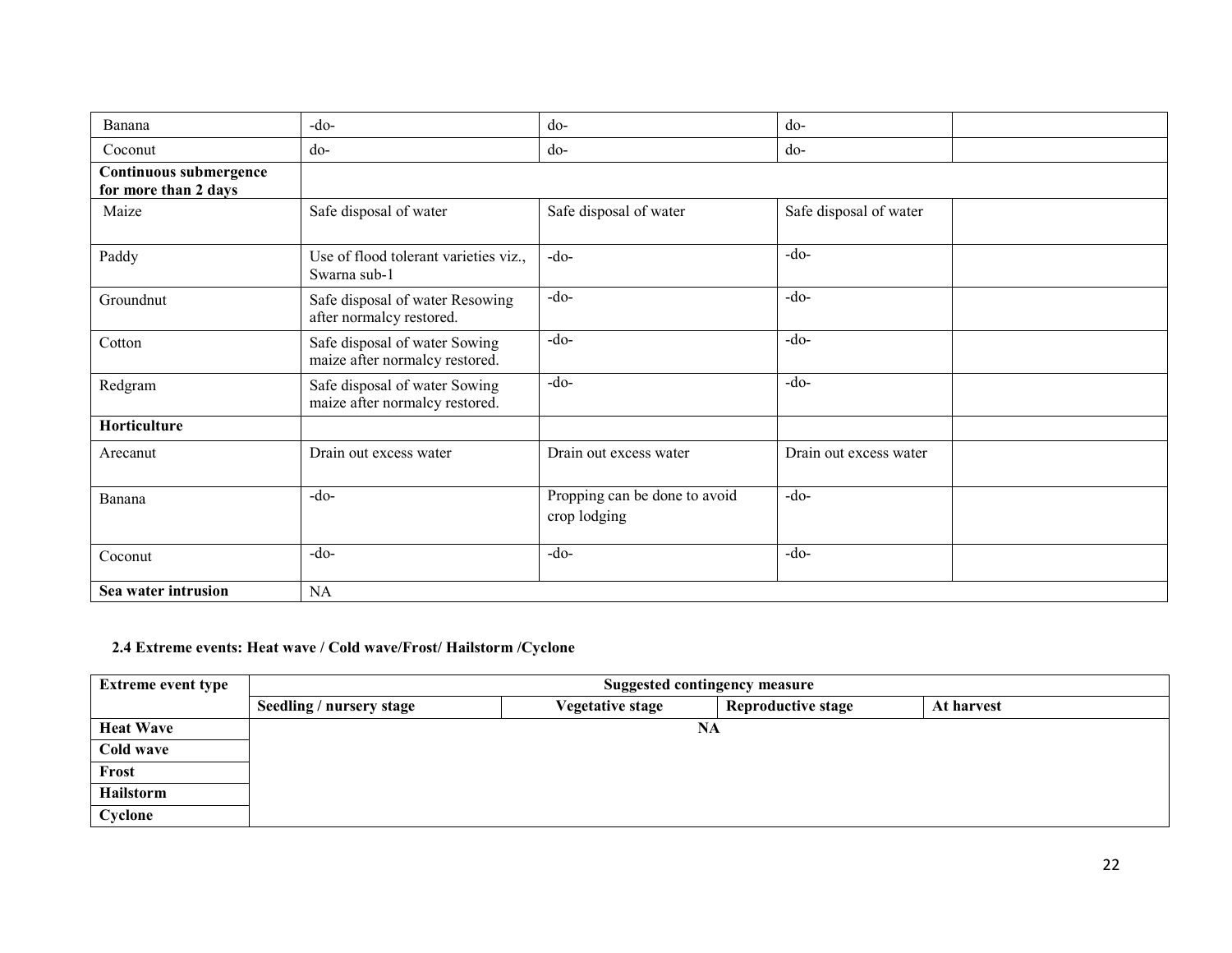### 2.5 Contingent strategies for Livestock, Poultry & Fisheries

#### 2.5.1Livestock

|                | <b>Suggested contingency measures</b>                                                                                                                                                                                                                                                                                                                                                                                                                                                                                                                                      |                                                                                                                                                                                                                                                                                                                                                                                                                                                                                                                                                                                                                                                                                                                                                                                               |                                                                                                                                                                                                                                                                                                                                                                                                                                                             |
|----------------|----------------------------------------------------------------------------------------------------------------------------------------------------------------------------------------------------------------------------------------------------------------------------------------------------------------------------------------------------------------------------------------------------------------------------------------------------------------------------------------------------------------------------------------------------------------------------|-----------------------------------------------------------------------------------------------------------------------------------------------------------------------------------------------------------------------------------------------------------------------------------------------------------------------------------------------------------------------------------------------------------------------------------------------------------------------------------------------------------------------------------------------------------------------------------------------------------------------------------------------------------------------------------------------------------------------------------------------------------------------------------------------|-------------------------------------------------------------------------------------------------------------------------------------------------------------------------------------------------------------------------------------------------------------------------------------------------------------------------------------------------------------------------------------------------------------------------------------------------------------|
|                | <b>Before the event</b>                                                                                                                                                                                                                                                                                                                                                                                                                                                                                                                                                    | During the event                                                                                                                                                                                                                                                                                                                                                                                                                                                                                                                                                                                                                                                                                                                                                                              | After the event                                                                                                                                                                                                                                                                                                                                                                                                                                             |
| <b>Drought</b> | As the district is occasionally prone to<br>drought the following measures to be<br>taken to ameliorate the fodder<br>deficiency                                                                                                                                                                                                                                                                                                                                                                                                                                           | Harvest and use biomass of dried up crops (Paddy,<br>Maize, Green gram, Ground nut, Ragi, Soybean,<br>Cowpea, Blackgram, Greengram, Fieldbean etc.,)<br>material as fodder.                                                                                                                                                                                                                                                                                                                                                                                                                                                                                                                                                                                                                   | Training/educating farmers for feed & fodder<br>storage.<br>Maintenance / repair of silo pits and feed/fodder<br>stores.                                                                                                                                                                                                                                                                                                                                    |
|                | Sowing of cereals (Sorghum/Bajra)<br>and leguminous crops (Lucerne,<br>Berseem, Horse gram, Cowpea)<br>during North-East monsoon under dry<br>land system for fodder production.<br>Available Bajra/sorghum stoverand<br>groundnut haulms should be properly<br>stored for future use.<br>Encourage silage making with<br>available maize fodder and sugar cane<br>tops in the villages<br>Collection of groundnut haulms and<br>groundnut cake for use as feed<br>supplement during drought<br>Chopping of fodder should be made<br>as mandatory in every village through | Use of unconventional and locally available cheap<br>feed ingredients especially groundnut cake and<br>haulms as protein supplement for livestock during<br>drought<br>Concentrate ingredients such as Grains, brans,<br>chunnies & oilseed cakes, low grade grains etc.<br>unfit for human consumption should be procured<br>from Govt. Godowns for feeding as supplement for<br>high productive animals during drought<br>Continuous supplementation of mineral mixture to<br>prevent infertility<br>Harvest the tree fodder (Neem, Subabul, Acasia,<br>Pipal etc) and unconventional feeds resources<br>available and use as fodder for livestock (LS).<br>Available feed and fodder should be cut from<br>CPRs and stall fed in order to reduce the energy<br>requirements of the animals | Encourage progressive farmers to grow fodder<br>crops of sorghum/bajra/maize(UP chari, MP chari,<br>HC-136, HD-2, GAINT BAJRA, L-74, K-677,<br>Ananad/African Tall etc., on their own lands &<br>supporting them with assisting infrastructures like<br>seeds, manure.<br>Supply of quality fodder seed (multi cut<br>sorghum/bajra/maize varieties) and fodder slips of<br>Napier, guinea grass well before monsoon<br>Replenish the feed and fodder banks |
|                | supply and establishment of good<br>quality chaff cutters.<br>Harvesting and collection of perennial                                                                                                                                                                                                                                                                                                                                                                                                                                                                       | Advise the farmers about the practice of mixing<br>available kitchen waste with dry fodder while<br>feeding                                                                                                                                                                                                                                                                                                                                                                                                                                                                                                                                                                                                                                                                                   |                                                                                                                                                                                                                                                                                                                                                                                                                                                             |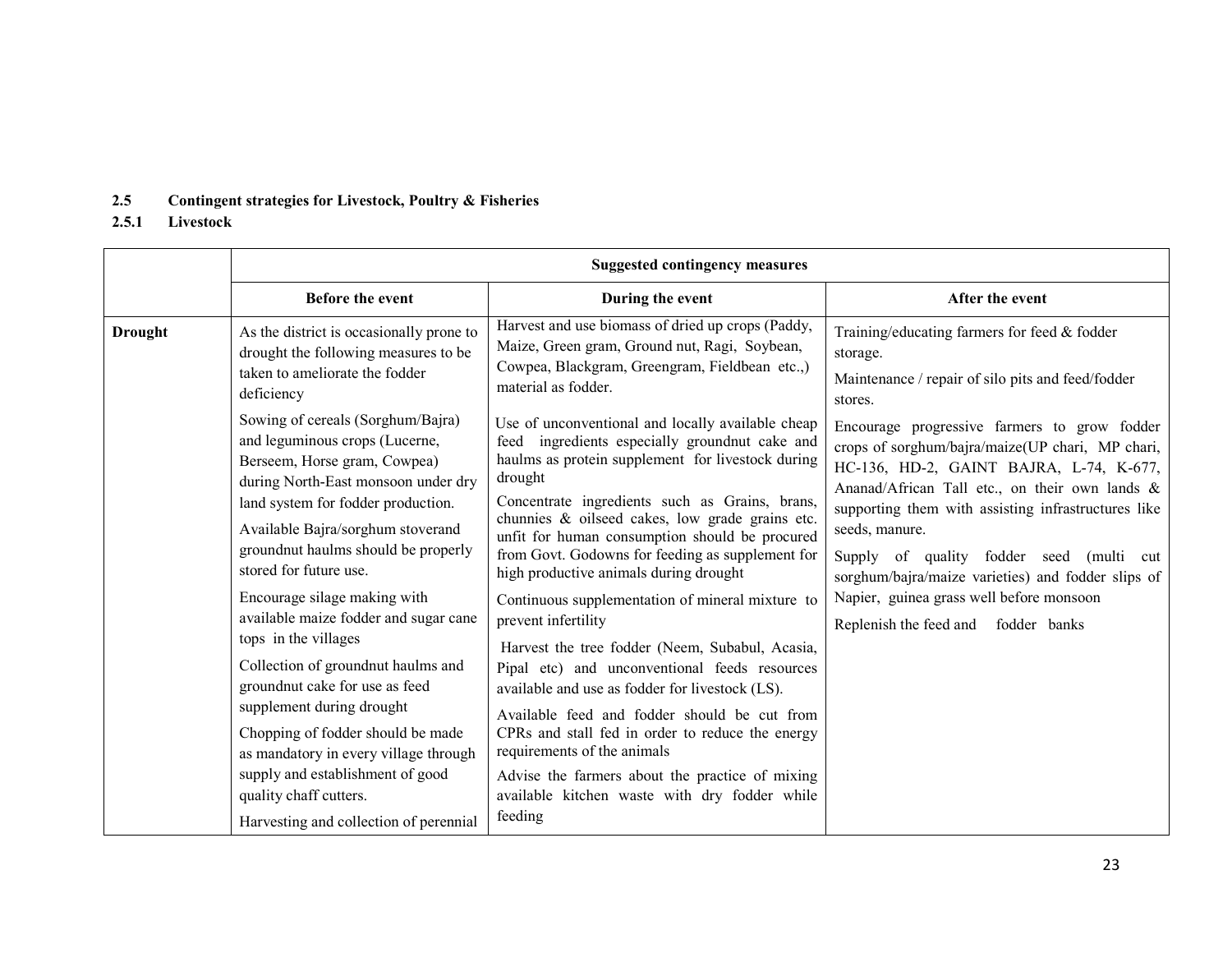|               | vegetation particularly grasses which<br>grow during monsoon<br>Proper drying, bailing and<br>densification of harvested grass from<br>previous season<br>Creation of permanent fodder, feed<br>and fodder seed banks in all drought<br>prone villages<br>In case of early forewarning (EFW),                                                                                                                                                                                                                                                                                                                                                                                                                                                                                        |                                                                                                                                                                                                                                                                                                                                                           |                                                                                                                                                                                                                                                                                                                                                                                                                                                                                                                                                     |
|---------------|--------------------------------------------------------------------------------------------------------------------------------------------------------------------------------------------------------------------------------------------------------------------------------------------------------------------------------------------------------------------------------------------------------------------------------------------------------------------------------------------------------------------------------------------------------------------------------------------------------------------------------------------------------------------------------------------------------------------------------------------------------------------------------------|-----------------------------------------------------------------------------------------------------------------------------------------------------------------------------------------------------------------------------------------------------------------------------------------------------------------------------------------------------------|-----------------------------------------------------------------------------------------------------------------------------------------------------------------------------------------------------------------------------------------------------------------------------------------------------------------------------------------------------------------------------------------------------------------------------------------------------------------------------------------------------------------------------------------------------|
| <b>Floods</b> | harvest all the crops (Paddy, Maize,<br>Green gram, Ground nut, Ragi,<br>Soybean, Cowpea, Blackgram,<br>Greengram, Fieldbean etc.) that can<br>be useful as fodder in future (store<br>properly)<br>Don't allow the animals for grazing if<br>severe floods are forewarned<br>In flood prone mandals, arrange for<br>storing minimum required quantity of<br>hay (25-50kg) and concentrates<br>(25kgs) per animals in farmer / LS<br>keepers house / shed for feeding<br>animals during floods<br>Keep stock of bleaching powder and<br>lime<br>Carry out Butax spray for control of<br>external parasites<br>Identify the Clinical staff and trained<br>paravets and indent for their services<br>as per schedules<br>Identify the volunteers who can serve<br>in need of emergency | Transportation of animals to elevated areas<br>Stall feeding of animals with stored hay and<br>concentrates<br>Proper hygiene and sanitation of the animal shed<br>In severe floods, un-tether or let loose the animals<br>Emergency outlet establishment for required<br>medicines or feed in each village<br>Spraying of fly repellants in animal sheds | Repair of animal shed<br>Bring back the animals to the shed<br>Cleaning and disinfection of the shed<br>Bleach $(0.1\%)$ drinking water / water sources<br>Deworming with broad spectrum dewormers<br>Vaccination against possible disease out breaks like<br>HS, BQ, FMD and PPR<br>Proper disposable of the dead animals / carcasses by<br>burning $/$ deep burying (4-8 feet) with lime powder<br>(1kg for small ruminants and 5kg for large<br>ruminants) in pit<br>Drying the harvested crop material and proper<br>storage for use as fodder. |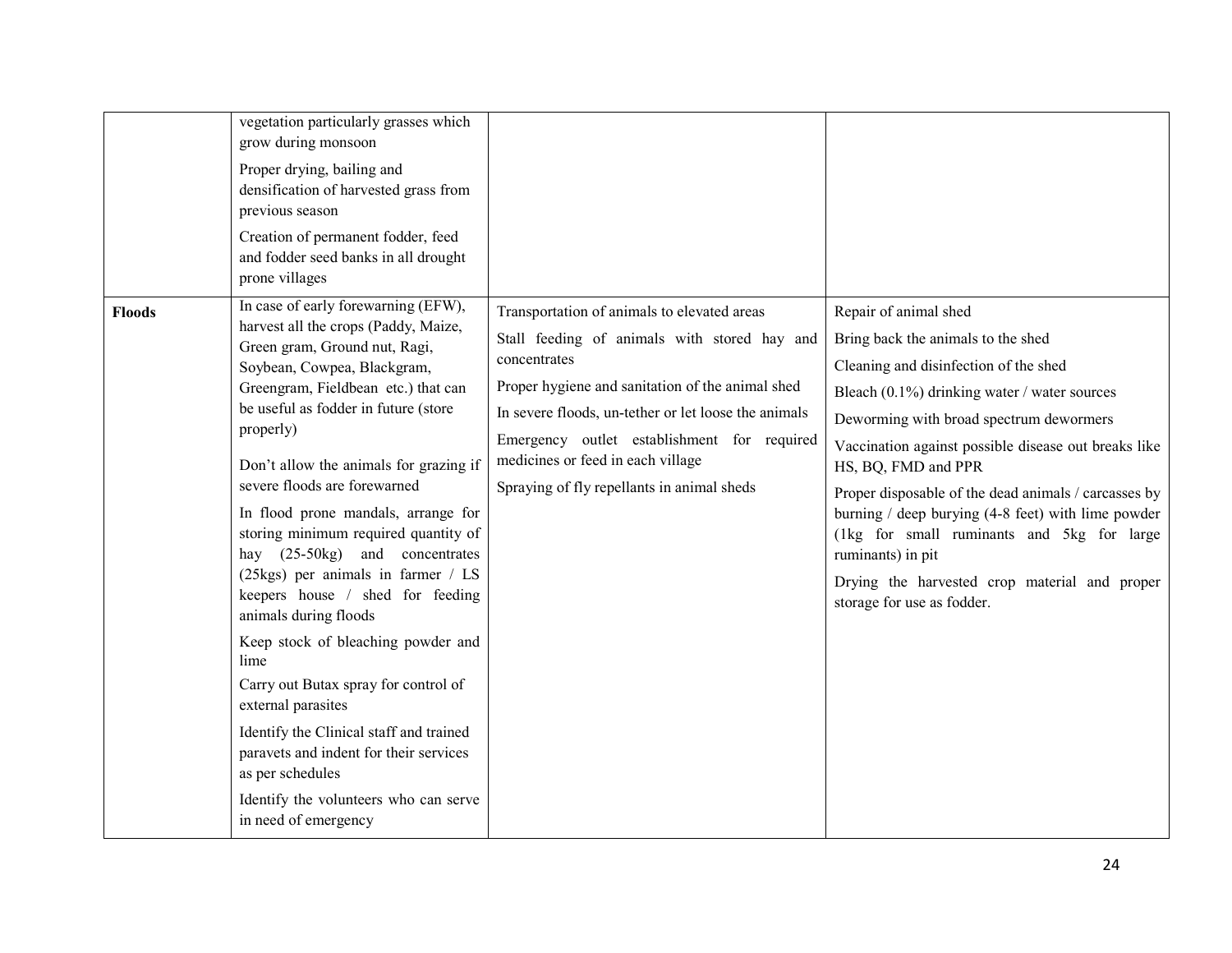|                                                   | Arrangement for transportation of<br>animals from low lying area to safer<br>places and also for rescue animal<br>health workers to get involve in<br>rescue operations<br>Capacity building and preparedness of<br>the stakeholders and official staff for<br>the unexpected events<br>Capacity building and preparedness of<br>the stakeholders and official staff for<br>the unexpected events |                                                                                                                                                                                                                                                                                                              |                                                                                           |
|---------------------------------------------------|---------------------------------------------------------------------------------------------------------------------------------------------------------------------------------------------------------------------------------------------------------------------------------------------------------------------------------------------------------------------------------------------------|--------------------------------------------------------------------------------------------------------------------------------------------------------------------------------------------------------------------------------------------------------------------------------------------------------------|-------------------------------------------------------------------------------------------|
| Cyclone                                           | <b>NA</b>                                                                                                                                                                                                                                                                                                                                                                                         |                                                                                                                                                                                                                                                                                                              |                                                                                           |
| Heat & Cold<br>wave                               | <b>NA</b>                                                                                                                                                                                                                                                                                                                                                                                         |                                                                                                                                                                                                                                                                                                              |                                                                                           |
| <b>Health</b> and<br><b>Disease</b><br>management | List out the endemic diseases (species<br>wise) in that district<br>Procure and stock emergency<br>medicines and vaccines for<br>important endemic diseases of the<br>area<br>All the stock must be immunized for<br>endemic diseases of the area<br>Surveillance and disease monitoring<br>network to be established at Joint<br>Director (Animal Husbandry) office<br>in the district           | Constitution of Rapid Action Veterinary Force<br>Performing ring vaccination (8 km radius) in case<br>of any outbreak<br>Restricting movement of livestock in case of any<br>epidemic<br>Rescue of sick and injured animals and their<br>treatment Rescue of sick and injured animals and<br>their treatment | Conducting mass animal health camps<br>Conducting fertility camps<br>Mass deworming camps |
| <b>Drinking</b> water                             | Identification of water resources<br>Rain water harvesting and create                                                                                                                                                                                                                                                                                                                             | of<br>Restrict wallowing<br>animals<br>in<br>water<br>bodies/resources                                                                                                                                                                                                                                       | Bleach $(0.1\%)$ drinking water / water sources                                           |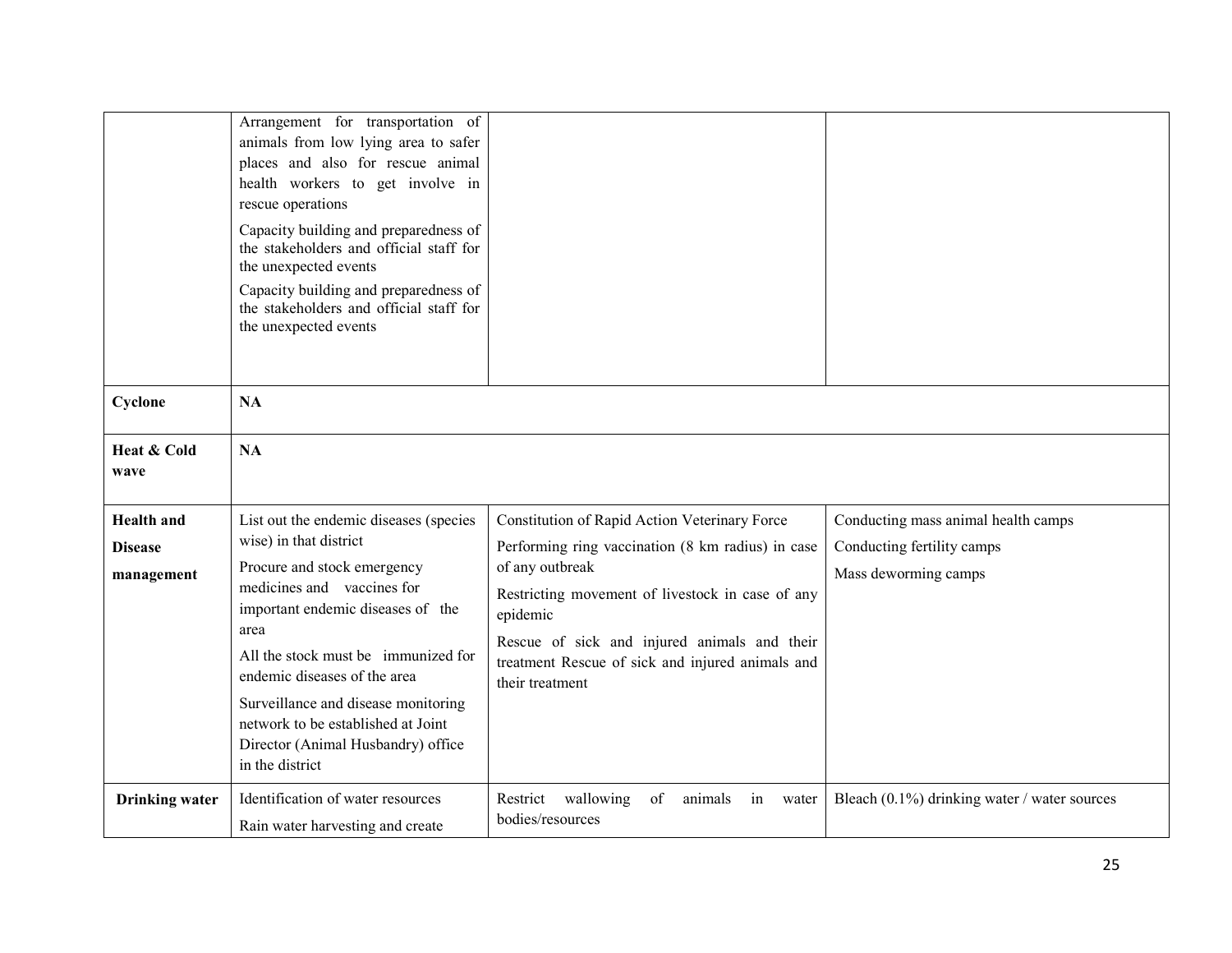|                  | water bodies/watering points (when<br>water is scarce use only as drinking<br>water for animals) |                                             | Provide clean drinking water                                                                           |
|------------------|--------------------------------------------------------------------------------------------------|---------------------------------------------|--------------------------------------------------------------------------------------------------------|
| <b>Insurance</b> | Encouraging insurance of livestock                                                               | Listing out the details of the dead animals | Submission for insurance claim and availing<br>insurance benefit<br>Purchase of new productive animals |

### 2.5.2 Poultry

|                               | <b>Suggested contingency measures</b>                                                                      |                                                                                                                                                            |                                                                                                                  |
|-------------------------------|------------------------------------------------------------------------------------------------------------|------------------------------------------------------------------------------------------------------------------------------------------------------------|------------------------------------------------------------------------------------------------------------------|
|                               | <b>Before the event</b>                                                                                    | During the event                                                                                                                                           | After the event                                                                                                  |
| <b>Drought</b>                |                                                                                                            |                                                                                                                                                            |                                                                                                                  |
| Shortage of feed ingredients  | Storing of house hold grain like<br>maize, broken rice etc, in to use<br>as feed in case of severe drought | Supplementation only for productive birds<br>with house hold grain<br>Supplementation of shell grit (calcium) for<br>laying birds<br>Culling of weak birds | Supplementation to all survived birds                                                                            |
| Drinking water                |                                                                                                            | Use water sanitizers or offer cool hygienic<br>drinking water                                                                                              |                                                                                                                  |
| Health and disease management | Culling of sick birds.<br>Deworming and<br>vaccination<br>against RD and IBD                               | Mixing of Vit. A, D, E, K and B-complex<br>including vit C in drinking water (5ml in one<br>litre water)                                                   | Hygienic and sanitation of poultry house<br>Disposal of dead birds by burning<br>burying with lime powder in pit |
| <b>Floods</b>                 |                                                                                                            |                                                                                                                                                            |                                                                                                                  |
| Shortage of feed ingredients  | In case of early forewarning of<br>floods, shift the birds to safer                                        | Use stored feed as supplement<br>Don't allow for scavenging                                                                                                | Routine practices are followed<br>Deworming and vaccination against RD                                           |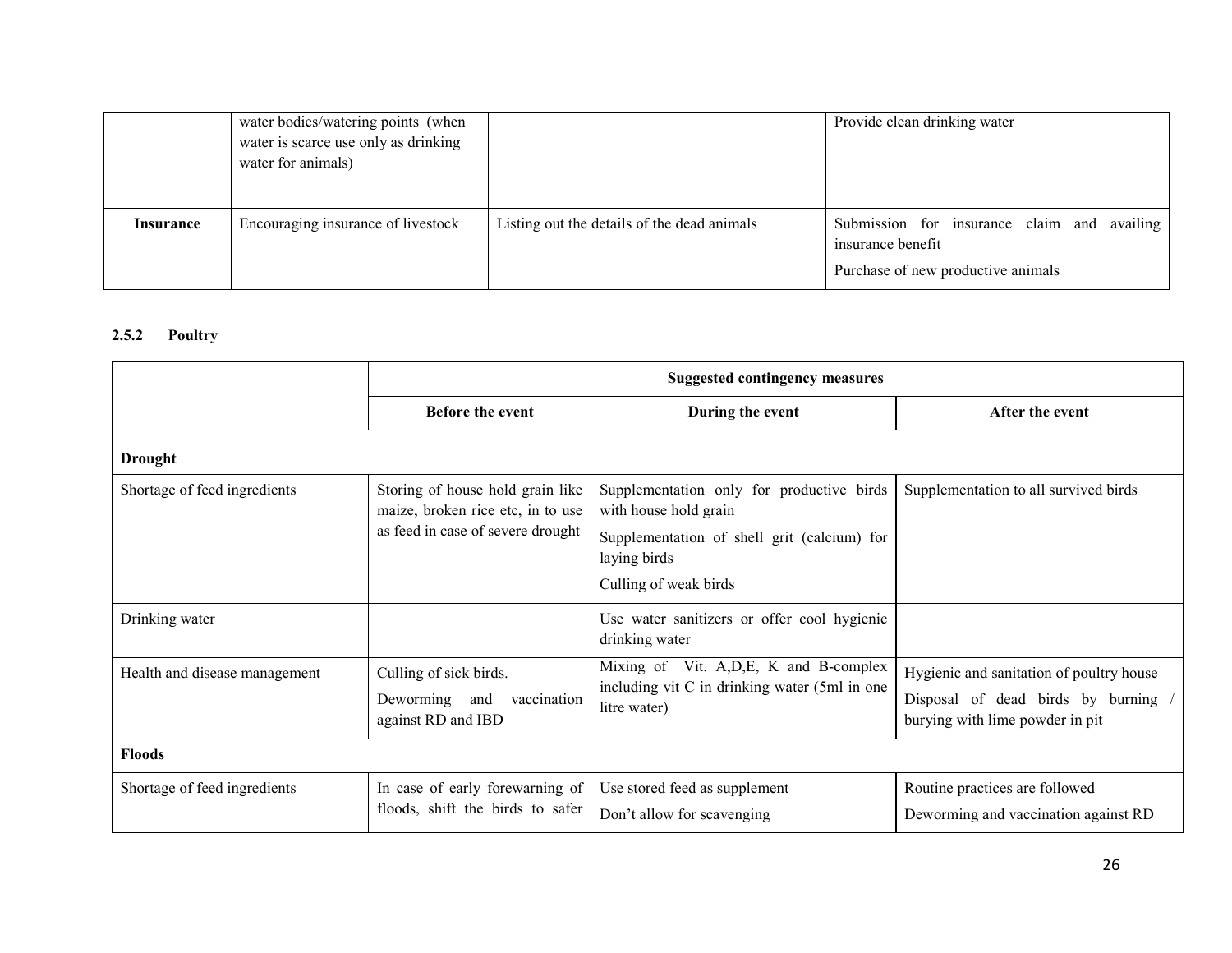| Drinking water                | place<br>Storing of house hold grain like<br>maize, broken rice, bajra etc,                                                                                      | Culling of weak birds<br>Use water sanitizers or offer cool hygienic<br>drinking water                                                                                                                                               |                                                                                                                                                                                                                                                                          |
|-------------------------------|------------------------------------------------------------------------------------------------------------------------------------------------------------------|--------------------------------------------------------------------------------------------------------------------------------------------------------------------------------------------------------------------------------------|--------------------------------------------------------------------------------------------------------------------------------------------------------------------------------------------------------------------------------------------------------------------------|
| Health and disease management | In case of EFW, add antibiotic<br>powder<br>(Terramycin/Ampicilline/<br>Ampiclox etc., 10g in one litre)<br>in drinking water to prevent any<br>disease outbreak | Prevent water logging surrounding the sheds<br>through proper drainage facility<br>Assure supply of electricity by generator or<br>solar energy or biogas<br>Sprinkle lime powder to prevent ammonia<br>accumulation due to dampness | Sanitation of poultry house<br>Treatment of affected birds Disposal of<br>dead birds by burning / burying with line<br>powder in pit<br>Disposal of poultry manure to prevent<br>protozoal problem<br>Supplementation of coccidiostats in feed<br>Vaccination against RD |
| Cyclone                       | NA                                                                                                                                                               |                                                                                                                                                                                                                                      |                                                                                                                                                                                                                                                                          |
| Heat & Cold wave              | <b>NA</b>                                                                                                                                                        |                                                                                                                                                                                                                                      |                                                                                                                                                                                                                                                                          |

#### 2.5.3 Fisheries/ Aquaculture

|                                                             | <b>Suggested contingency measures</b> |                                                         |                             |
|-------------------------------------------------------------|---------------------------------------|---------------------------------------------------------|-----------------------------|
|                                                             | <b>Before the event</b>               | During the event                                        | After the event             |
| 1) Drought                                                  |                                       |                                                         |                             |
| A. Capture                                                  |                                       |                                                         |                             |
| Marine                                                      |                                       |                                                         |                             |
| Inland                                                      |                                       |                                                         |                             |
| (i) Shallow water depth due to<br>insufficient rains/inflow | Sustain the water depth               | • Rearing of early stage fish seeds for<br>$15-20$ days | • Harvest and sale the crop |
| (ii) Changes in water quality                               | Sustain the inflow of water           | Maintain low stocking density                           | • Harvest and sale the crop |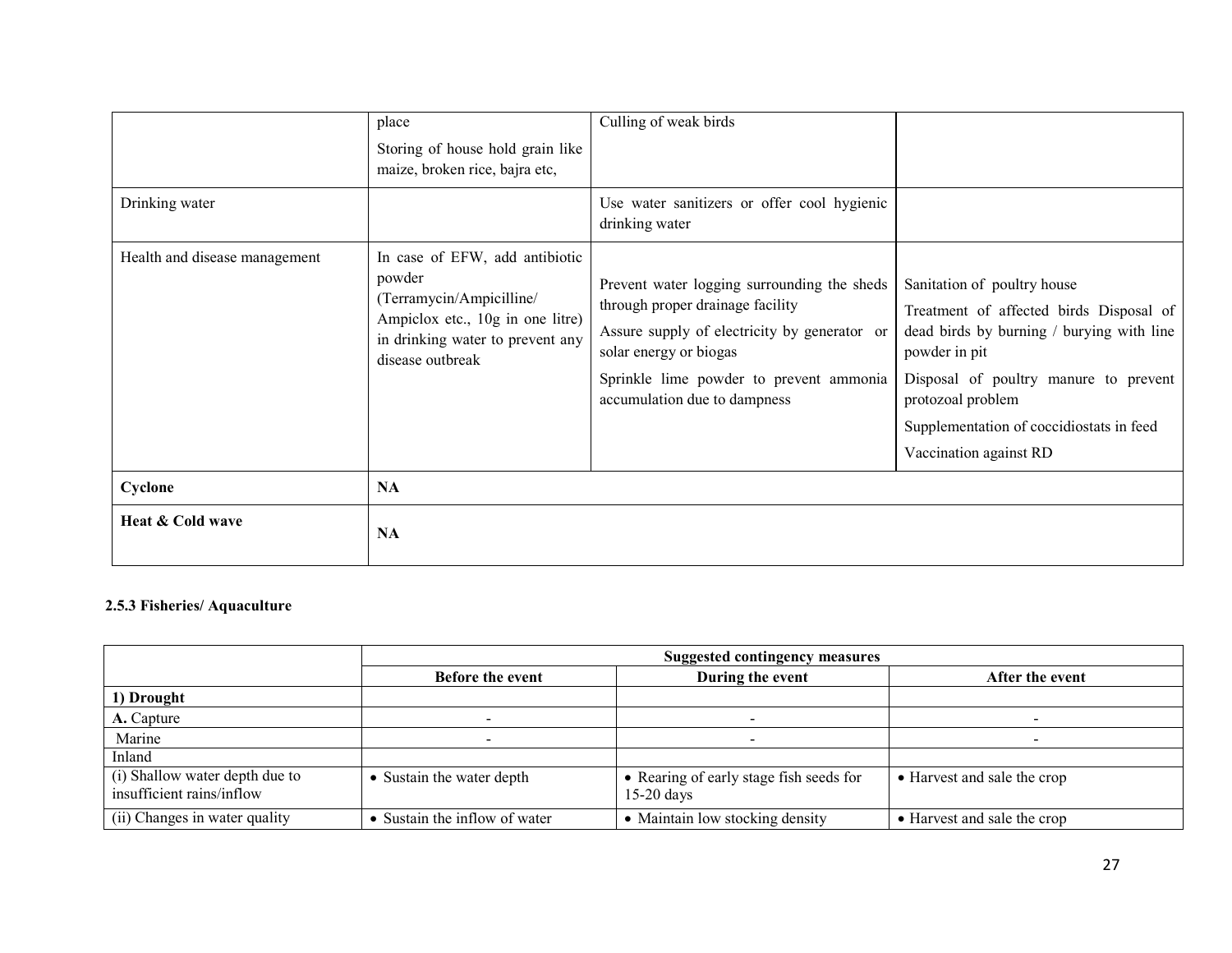|                                                                         |                                                                              | • Common carps or Mrugal carps are<br>suitable                                                                 |                                                                                                      |
|-------------------------------------------------------------------------|------------------------------------------------------------------------------|----------------------------------------------------------------------------------------------------------------|------------------------------------------------------------------------------------------------------|
| (iii) Any other                                                         |                                                                              | • Cultivate commercial aquatic weeds<br>like Azolla, lemna, plankton production                                | • Harvest and sale<br>• Weeds can be used as feed for other fishes<br>& livestock                    |
| <b>B.</b> Aquaculture                                                   |                                                                              |                                                                                                                |                                                                                                      |
| (i) Shallow water in ponds due to<br>insufficient rains/inflow          | $\overline{a}$                                                               |                                                                                                                |                                                                                                      |
| (ii) Impact of salt load build up in<br>ponds / change in water quality | $\blacksquare$                                                               |                                                                                                                |                                                                                                      |
| (iii) Any other                                                         | $\blacksquare$                                                               |                                                                                                                | $\blacksquare$                                                                                       |
| 2) Floods                                                               |                                                                              |                                                                                                                |                                                                                                      |
| A. Capture                                                              |                                                                              | $\blacksquare$                                                                                                 | $\blacksquare$                                                                                       |
| Marine                                                                  | $\blacksquare$                                                               |                                                                                                                | $\overline{a}$                                                                                       |
| Inland                                                                  |                                                                              |                                                                                                                |                                                                                                      |
| (i) Average compensation paid due to<br>loss of human life              | • Asses the intensity of loss                                                | • Shifting of domicile                                                                                         | • Temporary sheds have to be provided<br>• Information regarding help line                           |
| (ii) No. of boats / nets/damaged                                        | $\blacksquare$                                                               | $\blacksquare$                                                                                                 |                                                                                                      |
| (iii) No.of houses damaged                                              | $\blacksquare$                                                               |                                                                                                                |                                                                                                      |
| (iv) Loss of stock                                                      | $\blacksquare$                                                               | $\sim$                                                                                                         | $\sim$                                                                                               |
| (v) Changes in water quality                                            | $\blacksquare$                                                               | $\overline{a}$                                                                                                 | $\overline{a}$                                                                                       |
| (vi) Health and diseases                                                | $\overline{a}$                                                               |                                                                                                                | $\blacksquare$                                                                                       |
| <b>B.</b> Aquaculture                                                   |                                                                              |                                                                                                                |                                                                                                      |
| (i) Inundation with flood water                                         | • Precautionary measures for inlet<br>and outlet valves of the cultured area | • Flooded water should be diverted<br>away from the culture pond / tanks<br>• Provide drainage for flood water | • Check out water quality parameters and<br>depth of water and confirm the stock                     |
| (ii) Water continuation and changes in<br>water quality                 | • Asses the un towards of the flood<br>water                                 | • Strengthen the pond / tank bunds,<br>dykes                                                                   | • Maintain the water depth and check out<br>the stock of fish                                        |
| (iii) Health and diseases                                               |                                                                              | • Application of potassium<br>permanganate as per recommendation                                               | • Harvest the crop and remove disease<br>affected stock and apply lime and potassium<br>permanganate |
| $\overline{({\rm iv})$ Loss of stock and inputs (feed,                  | • Immoderately harvest the fish                                              |                                                                                                                | • Maintain the remaining stock of lesser                                                             |
| chemicals etc)                                                          | before the flood                                                             |                                                                                                                | growth fishes                                                                                        |
| (v) Infrastructure damage (pumps,<br>aerators, huts etc)                | • Shift the equipments to the safer<br>places                                | • Temporary diversion of inflow water<br>through drainage away from the pond                                   | • Re-assemble the infrastructure for<br>sustainability                                               |
| (vi) Any other                                                          | • Information to the flood relief<br>authority for precautionary measures    |                                                                                                                | • Insurance may be claimed depending on<br>the intensity of loss                                     |